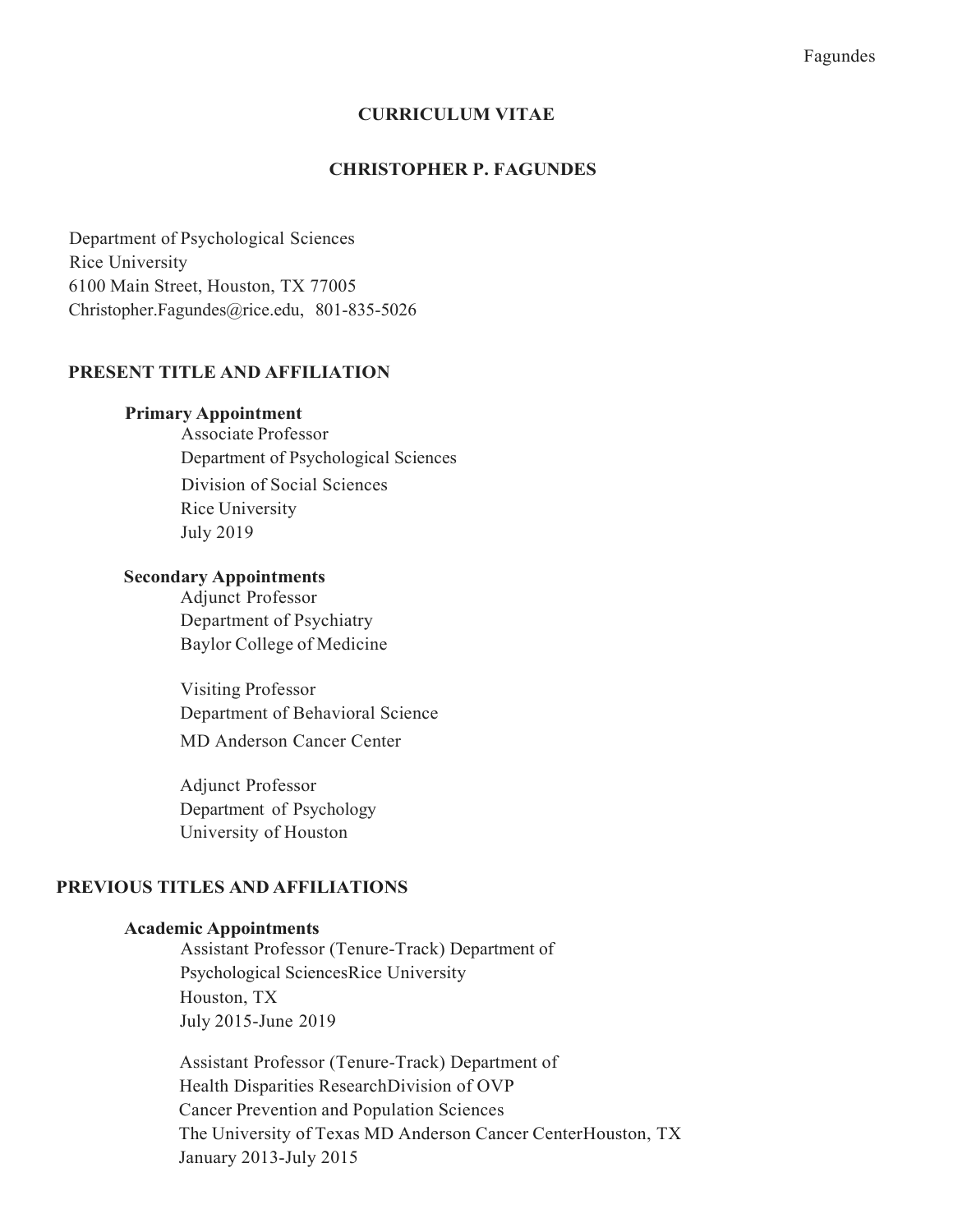# EDUCATION

## Degree-Granting Education

|  | B.A. 2005 University of California, Davis, Davis, CA, Highest Honors, |
|--|-----------------------------------------------------------------------|
|  | Psychology                                                            |

- M.S. 2008 University of Utah, Salt Lake City, UT, PsychologyPh.D.
- 2010 University of Utah, Salt Lake City, UT, Psychology

## Postgraduate Training

 Research Fellowship, American Cancer Society, Psychoneuroimmunology/psycho-oncology; Institute for Behavioral Medicine Research, Ohio State University Medical School, Columbus, OH, 7/2010-1/2013

#### HONORS AND AWARDS

Charles W. Duncan Achievement Award for Outstanding Faculty, 2021Fellow,

Academy of Behavioral Medicine Research, 2021

Herbert Weiner Early Career Award, American Psychosomatic Society, 2020

 Excellence in Health Psychology Research by an Early Career Professional (AmericanPsychological Association, Division 38), 2018

Neal E. Miller New Investigator Award, Academy of Behavioral Medicine Research,2018

Robert Ader New Investigator Award, Psychoneuroimmunology Research Society, 2017 Named "Rising

Star" by the Association for Psychological Science, 2016

 Selected to Participate in National Institute on Aging (NIA), 2014 Butler WilliamsScholars Program on Aging Research Conference

 Selected to Participate in the Young Investigator Rising Star Colloquium, AmericanPsychosomatic Society, 2013

Trainee Scholar Travel Award, Psychoneuroimmunology Research Society, 2011American Cancer

Society Postdoctoral Fellow-\$150,000, 2010-2012

University Teaching Award, 2009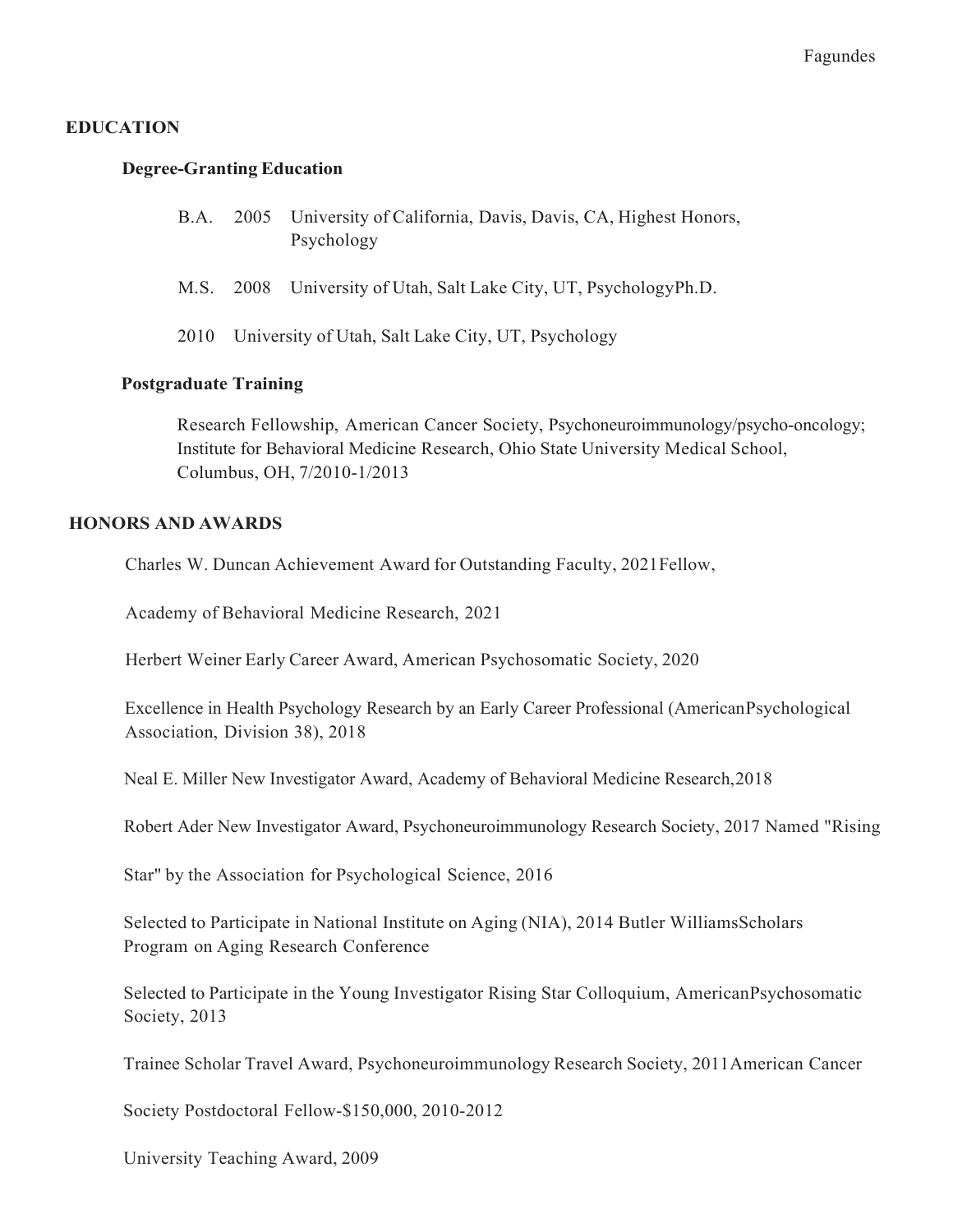Honor Roll Scholarship Winner, College of Social and Behavioral Sciences, 2008

 Developmental Area Professional Development Award for Overall Graduate Student Excellence,2007,2009

Departmental Commendation for Quality Teaching, 2006, 2007

Highest Honors, University of California, Davis, Psychology Honors Thesis Program,2004-2005

#### **RESEARCH**

#### Grants and ContractsCurrent

#### As PI

Principal Investigator, Project Heart: Biobehavioral effects oncardiovascular risk for NHLBI/NIH, RO1 4/1/2015 bereaved spouses 4/30/2022 \$4,092,039 Status: Awarded

 Discrimination and cardiovascular risk: A biobehavioral approach Postdoctoral Diversity Supplement 04/01/2017-4/30/2020 Status: Awarded

 Markers of social disadvantage and their effects on psychologicaland physiological effect of stress among bereaved individuals Post Baccalaureate Diversity Supplement 02/10/2018-4/30/2020 Status: Awarded

Principal Investigator, Individual differences in dementia spousalcaregiver burden: A biobehavioral approach NIH, ROI 04/01/2019-03/31/2024 \$4,381,541 Status: Awarded

 Individual differences in dementia spousal caregiver burden: Abiobehavioral ROI Revision Supplement on Coronavirus Disease 19 approach revision 09/15/2020-03/31/2021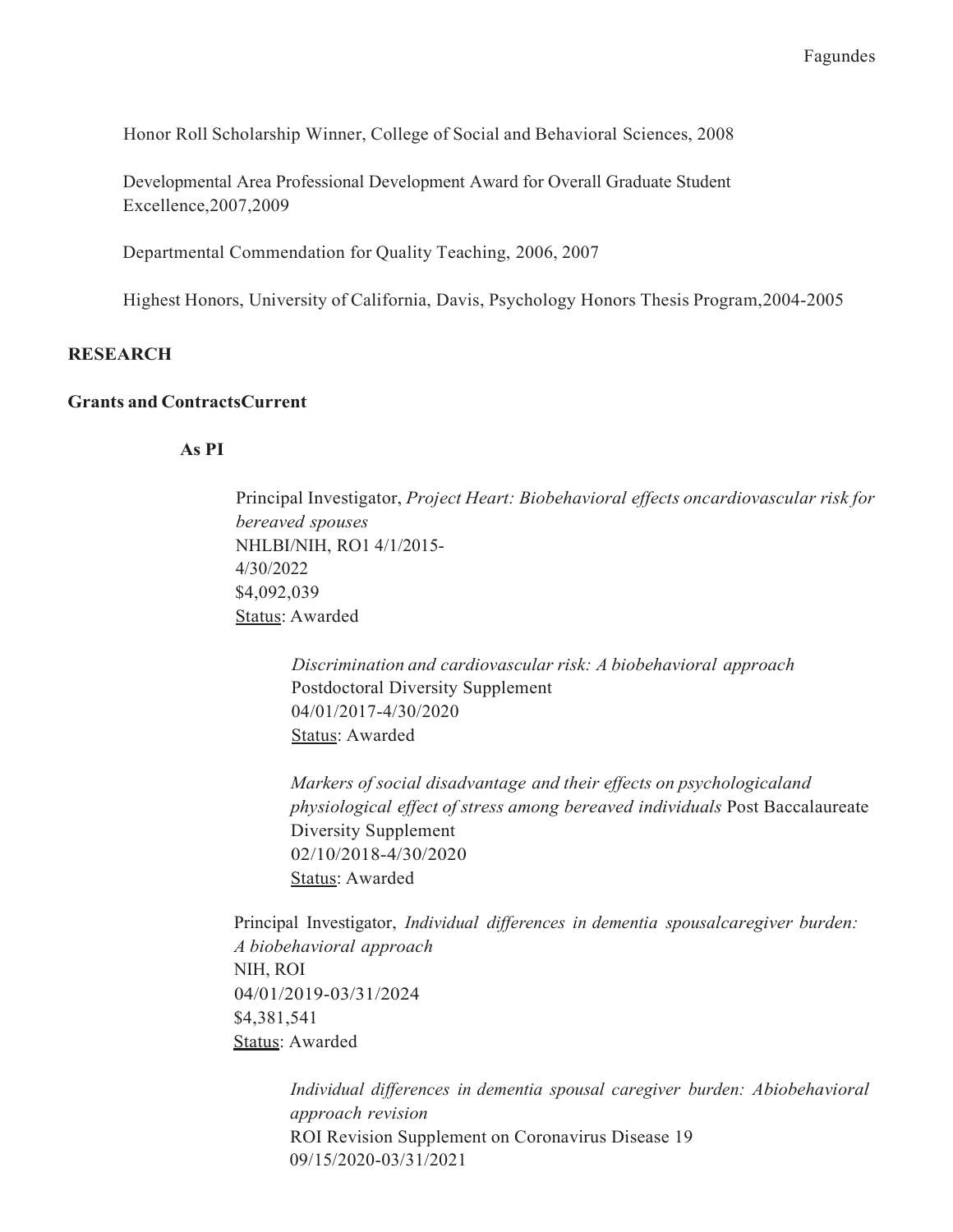#### Status: Awarded

 Individual differences in dementia spousal caregiver burden: Abiobehavioral Post Baccalaureate Diversity Supplement01/01/2021 approach supplement 03/31/2024 Status: Awarded

Principal Investigator, Music, creativity, cognition, and learning throughthe lenses of brain modularity and flexibility (Renewal) National Endowment of the Arts11/1/2021- \$364,400 (cost share included) Status: 10/31/2022 Awarded

Principal Investigator, Music, creativity, cognition, and learning throughthe lenses of brain modularity and flexibility National Endowment of the Arts \$300,000 (cost share included) Status: 03/01/2019-10/31/2021 Awarded

Principal Investigator, Ghosts of relationships past: What the adult attachment interview can tell us about differential responses to spousalbereavement American Psychoanalytic Association11/01/2020- 11/01/2021 \$10,000 Status: Awarded

# As MPI

 Multiple Principal Investigator, Neural mechanisms of enhancing emotionregulation in bereaved spouses NIH,R21 09/15/2020-05/31/2021 \$445,155 Status: Awarded

#### As Co-I

 Co-Investigator, Eliminating tobacco-related disparities among African Americans NIH, ROI 3/3/2016-01/31/2022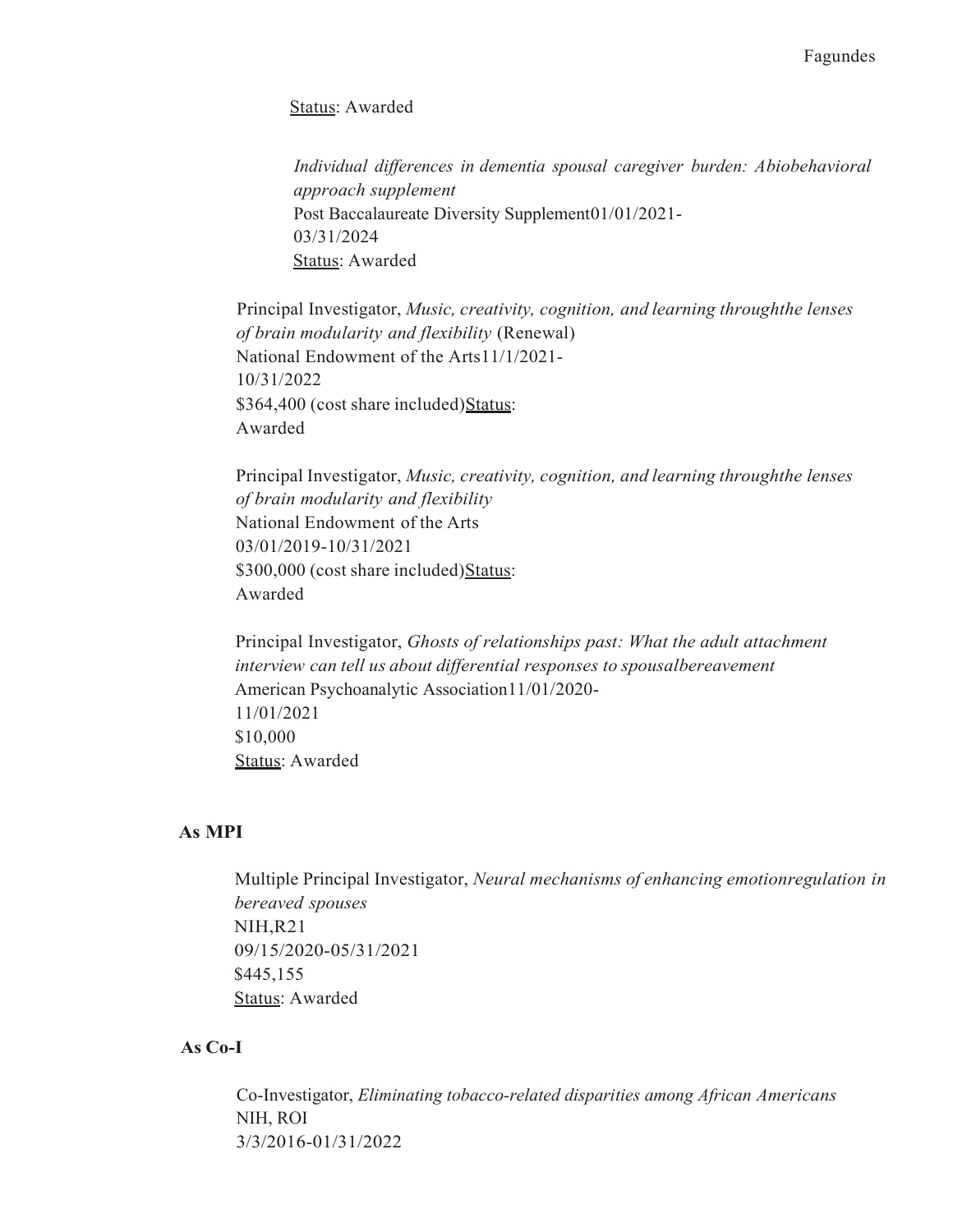\$3,790,606 Status: Awarded

 Co-Investigator, Affective science and smoking cessation: Real time realworld assessment NIH, ROI 1/1/2018-11/30/2022 \$2,969,000 Status: Awarded

# Completed

Postdoctoral Fellow, Psychosocial links to elevated inflammation in breastcancer survivors, PF-11-007-01-CPPB, American Cancer Society (ACS), PI - Fagundes 1/2011-12/31/2012 \$150,000

 Principal Investigator, Association between inflammation and Parkinson'sDisease fatigue, The International Research Grants Program (IRGP) 6/2015-6/2016 \$12,000

# PUBLICATIONS

 \*Indicates trainee is specified as first author and supervised by Dr. Fagundes who is the seniorauthor; in these manuscripts, 95% of the effort and idea comes from the Fagundes Lab. Dr. Fagundes utilizes the last author approach because his funding agencies adopt this authorshipmodel.

 \*\*Indicates trainee is specified asthe first authorship position and was partially supervised byDr. Fagundes.

+Indicates dual first author

Level of effort for publications without asterisk(s) are indicated by authorship order after lastauthor (i.e., senior author).

# Peer-Reviewed Research Articles

- 1. Diamond, L. M., & Fagundes, C. P. (2008). Developmental perspectives on links between attachment and affect regulation over the lifespan. Advances in ChildDevelopment and Behavior, 36, 83-134.
- Journal of Social and Personal Relationships, 27(2), 218-225.2. Diamond, L. M., & Fagundes, C. P. (2010). Psychobiological research on attachment.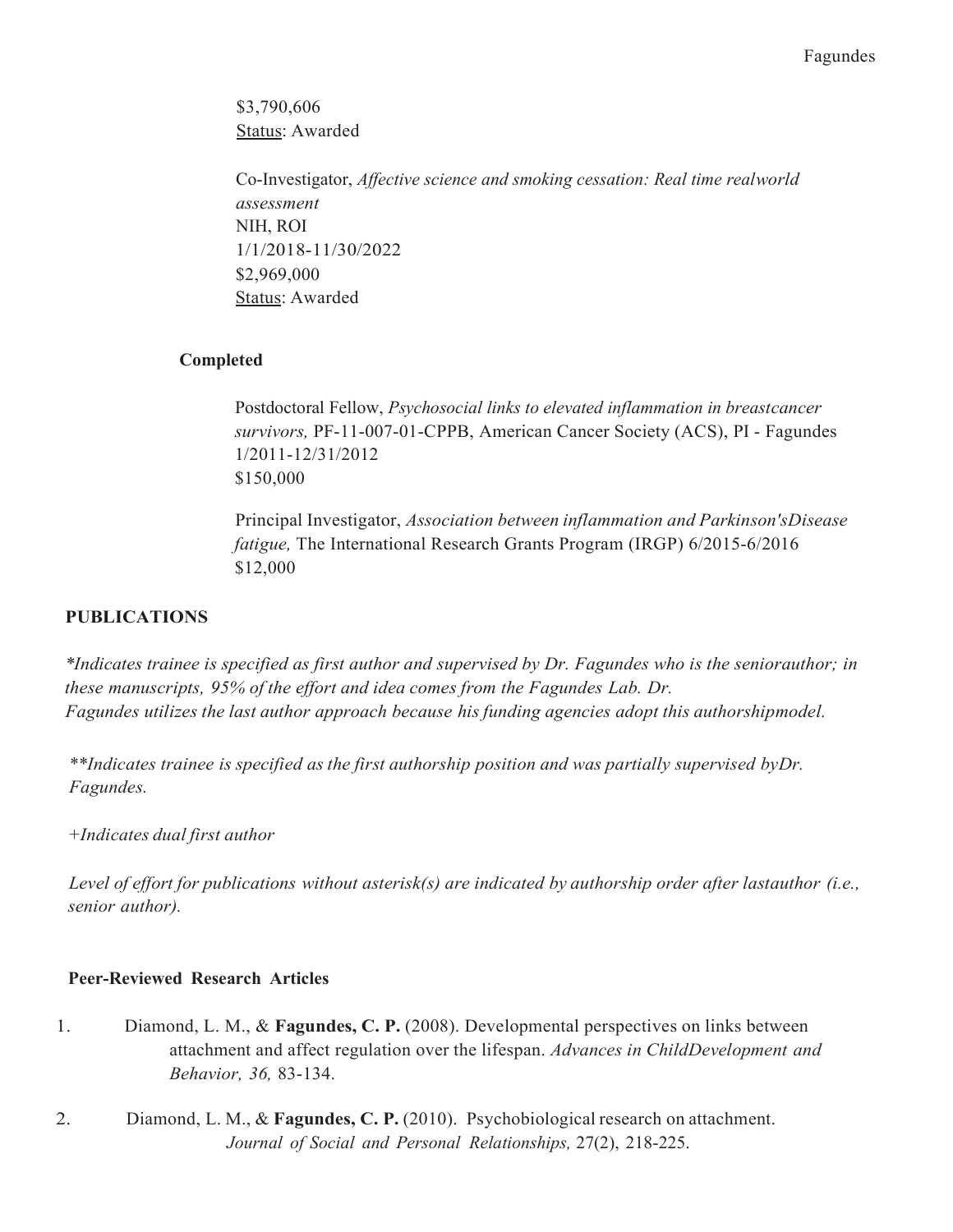- 3. Schindler, I., Fagundes, C. P., & Murdock, K. (2010). Predictors of romantic relationship formation: Attachment style, dating goals, and prior relationships. Personal Relationships, 17(1), 97-105.
- 4. Fagundes, C. P., Murray, D. M., Hwang, B. S., Gouin, J.P., Thayer, J. F., Sollers, J. J., Shapiro, C. L., Malarkey, W. B., & Kiecolt-Glaser, J. K. (2011). Sympathetic and parasympathetic activity in cancer-related fatigue: More evidence for a physiological substrate in cancer survivors. Psychoneuroendocrinology, 36(8), 1137-1147.
- 5. Diamond, L. M., Fagundes, C. P., & Butterworth, M. B. (2011). Attachment style, vagaltone, and empathy during mother-adolescent interactions. Journal of Research on Adolescence, 22(1), 165-184.
- 6. Fagundes, C. P. (2011). Implicit negative evaluations about ex-partner predicts break-upadjustment: The brighter side of dark cognitions. Cognition & Emotion, 25(1), 164-173.
- 7. Fagundes, C. P. (2011). Getting over you: Contributions of attachment theory for postbreakup emotional adjustment. Personal Relationships, 19(1), 37-50.
- 8. Fagundes, C. P., Bennett, J.M., Derry, H. M., & Kiecolt-Glaser, J. K. (2011). Relationships and inflammation across the lifespan: Social developmental pathways to disease. Social and Personality Psychology Compass, 5(11), 891-903.
- 9. Fagundes, C. P., Bennett, J.M., Alfano, C. M., Glaser, R., Povoski, S. P., Lipari, A. M., Agnese, D. M., Yee, L. D., Carson, W. E., Farrar, W. B., Malarkey, W. B., Chen,M., & Kiecolt-Glaser, J. K. (2012). Social support and socioeconomic status interact to predict Epstein-Barr virus latency in women awaiting diagnosis or newly diagnosed with breast cancer. Health Psychology, 31(1), 11-19.
- 10. Fagundes, C. P., Lindgren, M. E., Shapiro, C. L., & Kiecolt-Glaser, J. K. (2012). Child maltreatment and breast cancer survivors: Social support makes a difference for quality of life, fatigue and cancer stress. European Journal of Cancer, 48(5), 728-736.
- 11. Fagundes, C. P., Glaser, R., Alfano, C. M., Bennett, J.M., Povoski, S. P., Lipari, A. M.,Agnese, D. M., Yee, L. D., Carson, W. E., Farrar, W. B., Malarkey, W. B., & Kiecolt-Glaser, J. K. (2012). Fatigue and herpesvirus latency in women newly diagnosed with breast cancer. Brain, Behavior, and Immunity, 26(3), 394-400.
- 12. Fagundes, C. P., Berg, C. A., & Wiebe, D. J. (2012). Intrusion, avoidance, and dailynegative affect among couples coping with prostate cancer: A dyadic investigation. Journal of Family Psychology, 26(2), 246-253.
- 13. Fagundes, C. P., Diamond, L. M., & Allen, K. P. (2012). Adolescent attachmentinsecurity and parasympathetic functioning predict future loss adjustment. Personality and Social Psychology Bulletin, 38(6), 821-832.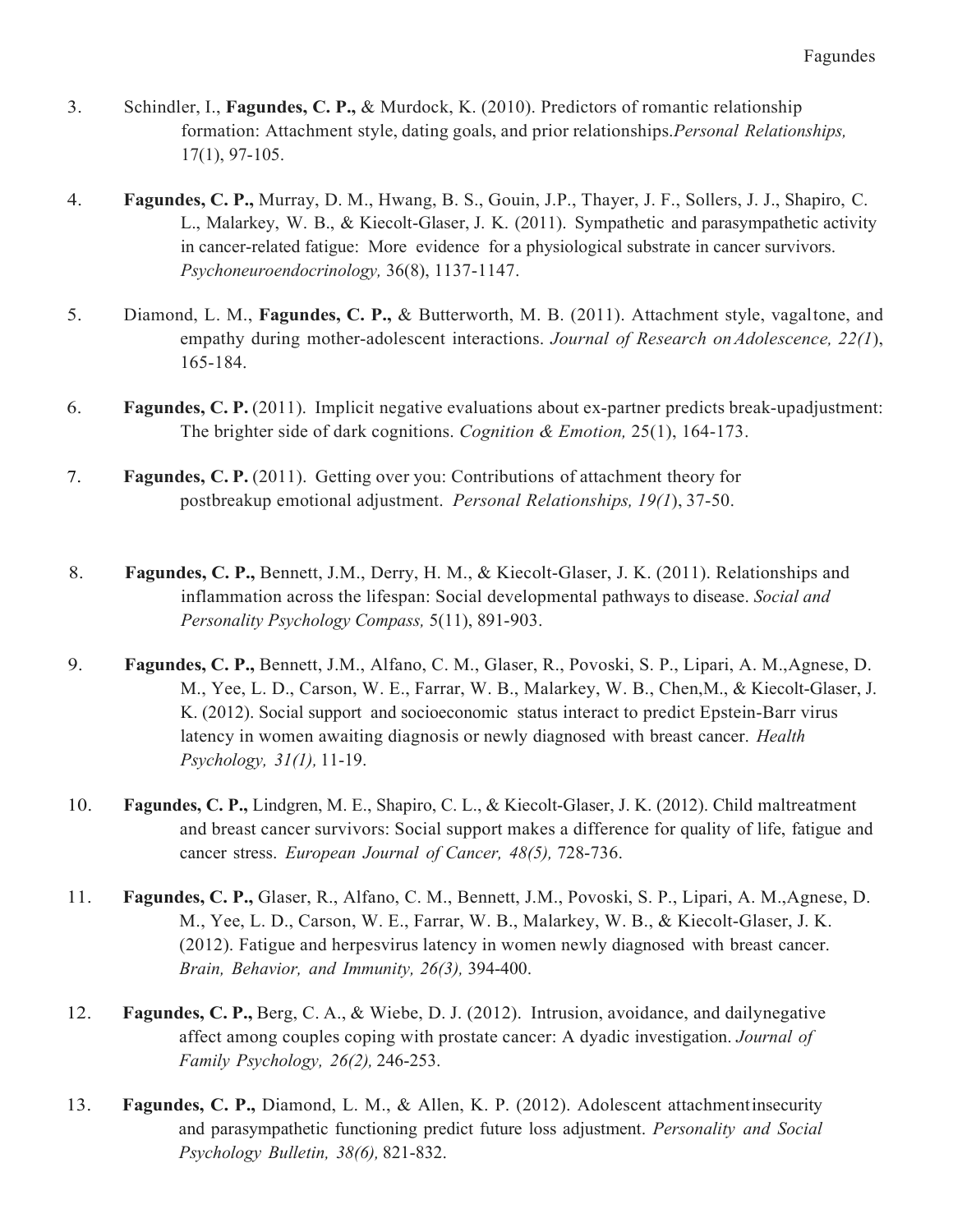- 14. Fagundes, C. P., Glaser, R., Johnson, S. L., Andridge, R.R., Yang, E. V., Di Gregorio, M. P., Chen, M., Lambert, D.R., Jewell, S. D., Bechtel, M.A., Hearne, D. W., Herron, J.B., & Kiecolt-Glaser, J. K. (2012). Basal cell carcinoma: Stressful lifeevents and the tumor environment. The Journal of the American Medical Association, Psychiatry, 69(6), 618-626.
- 15. Diamond, L. M., Fagundes, C. P., & Cribbet, M. R. (2012). Individual differences in adolescents' sympathetic and parasympathetic functioning moderate associations between family environment and psychosocial adjustment. DevelopmentalPsychology, 48(4), 918-931.
- 16. Fagundes, C. P., & Schindler, I. (2012). Making ofromantic attachment bonds: Longitudinal trajectories and implications for relationship stability. PersonalRelationships, 19(4), 723-742.
- 17. Lindgren, M. E., Fagundes, C. P., Alfano, C. M., Povoski, S. P., Agnese, D. M., Arnold, M. W., Farrar, W. B., Yee, L. D., Carson, W. E., Schmidt, C.R., & Kiecolt-Glaser, J. K. (2013). Beta-blockers may reduce intrusive thoughts in newly diagnosed cancer patients. Psycho-Oncology, 22(8), 1889-1894.
- 18. Fagundes, C. P., Glaser, R., Malarkey, W. B., & Kiecolt-Glaser, J. K. (2013). Childhood adversity and herpesvirus latency in breast cancer survivors. Health Psychology, 32(3), 337-344.
- 19. Fagundes, C. P., Glaser, R., Hwang, B. S., Malarkey, W. B., & Kiecolt-Glaser, J. K. (2013). Depressive symptoms enhance stress-induced inflammatory responses. Brain, Behavior, and Immunity, 31, 172-176.
- 20. Jaremka, L. M., Fagundes, C. P., Peng, J., Bennett, J. M., Glaser, R., Malarkey, W. B., &Kiecolt-Ulaser, J. K. (2013). Loneliness promotes inflammation during acute stress. Psychological Science, 24(7), 1089-1097.
- 21. Fagundes, C. P., Glaser, R., & Kiecolt-Glaser, J. K. (2013). Stressful early life experiences and immune dysregulation across the lifespan. Brain, Behavior, andImmunity, 27(1), 8-12.
- 22. Derry, H. M., Fagundes, C. P., Andridge, R., Glaser, R., Malarkey, W. B., & Kiecolt-Glaser, J. K. (2013). Lower subjective social status exaggerates interleukin-6 responses to a laboratory stressor. Psychoneuroendocrinology, 38(11), 2676-2685.
- 23. Jaremka, L. M., Fagundes, C. P., Glaser, R., Bennett, J.M., Malarkey, W. B., & Kiecolt-Glaser, J. K. (2013). Loneliness predicts pain, depression, and fatigue: Understanding the role of immune dysregulation. Psychoneuroendocrinology, 38(8), 1310-1317.
- 24. Jaremka, L. M., Andridge, R.R., Fagundes, C.P., Alfano, C. M., Povoski, S. P., Lipari, A. M., Agnese, D. M., Arnold, M. W., Farrar, W. B., Yee, L. D., Carson, W. E.,Bekaii- Saab, T., Martin, E.W., Schmidt, C.R., & Kiecolt-Glaser, J. K. (2014). Pain, depression, and fatigue: Loneliness as a longitudinal risk factor. Health Psychology, 33(9), 948-957.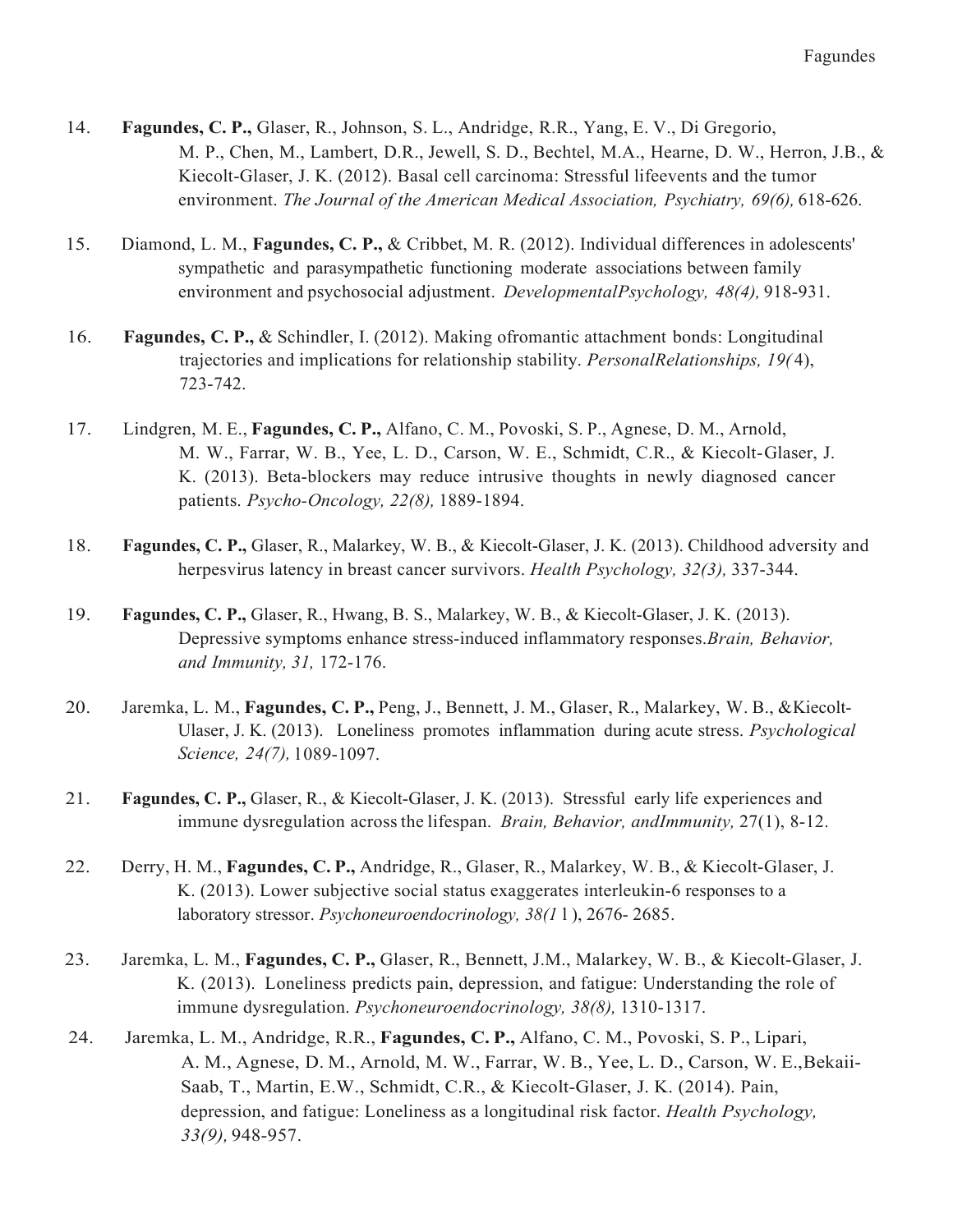- 25. Fagundes, C. P., Jaremka, L. M., Glaser, R., Alfano, C. M., Povoski, S. P., Lipari, A. M., Agnese, D. M., Yee, L. D., Carson, W. E., Farrar, W. B., Malarkey, W. B., Chen,M., & Kiecolt-Glaser, J. K. (2014). Attachment anxiety is related to Epstein-Barr virus latency. Brain, Behavior, and Immunity, 41, 232-238.
- 26. Fagundes, C. P., Jaremka, L. M., Malarkey, W. M., & Kiecolt-Glaser, J. K. (2014). Attachment style and respiratory sinus arrhythmia predict post-treatment qualityof life in breast cancer survivors. Psycho-Oncology, 23(7), 820-826.
- 27. Murdock, K. W., Fagundes, C. P., & Lovejoy, M. C. (2014). Loss and the organizationof affect. Journal of Loss and Trauma, 19, 213-228.
- 28. Stowe, R., Ruiz, J., Fagundes, C. P., Stowe, R. S., Chen, M., & Glaser, R. (2014). AnELISA method to compute endpoint titers to Epstein-Barr virus and cytomegalovirus: Application to population-based studies. Journal of Immunological Methods, 408, 64-69.
- 29. Fagundes, C. P., Jones, D., Vichaya, E., Lu, C., & Cleeland, C. S. (2014). Socioeconomic status is associated with depressive severity among patients withadvanced non-small- cell lung cancer: Treatment setting and minority status do not make a difference. Journal of Thoracic Oncology, 9(10), 1459-1463.
- 30. Kiecolt-Glaser, J. K., Habash, D. L., Fagundes, C. P., Andridge, R., Peng, J., Malarkey, W. B., & Belury, M.A. (2015). Daily stressors, past depression, and metabolic responses to high-fat meals: A novel pathway to obesity. Biological Psychiatry, 77(7), 653-660.
- 31. Kiecolt-Glaser, J. K., Jaremka, L. M., Andridge, R., Peng, J., Habash, M. S., Fagundes, C. P., Glaser, R., Malarkey, W. B., & Belury, M.A. (2015). Marital discord, past depression, and metabolic responses to high-fat meals: Interpersonal pathways to obesity. Psychoneuroendocrinology, 52, 239-250.
- 32. Jaremka, L. M., Fagundes, C. P., Peng, J., Belury, M. A., Andridge, R. R., Malarkey, W. B., & Kiecolt-Glaser, J. K. (2015). Loneliness predicts postprandial ghrelin and hunger in women. Hormones and Behavior, 70, 57-63.
- 33. Fagundes, C. P., Shi, Q., Vaporciyan, A. A., Rice, D. C., Popat, K. U., Cleeland, C. S., & Wang, X. S. (2015). Symptom recovery after thoracic surgery: Measuring patient-reported outcomes with the MD Anderson Symptom Inventory. The Journal ofThoracic and Cardiovascular Surgery, 150(3), 613-619.
- 34. Fagundes, C. P., & Way, B. (2015). Early life stress and adult inflammation. CurrentDirections in Psychological Science, 23(4), 277-283.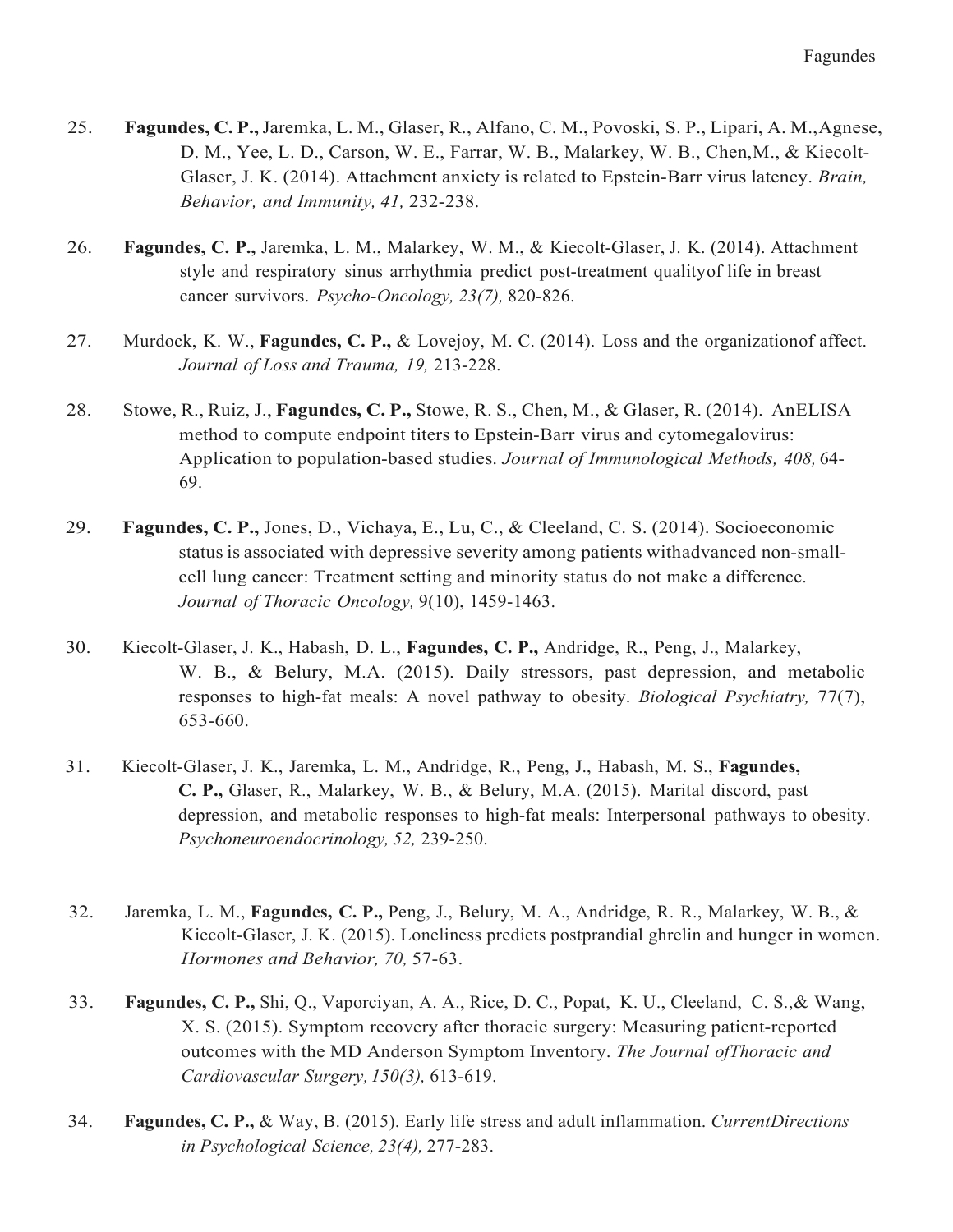- 35. Kiecolt-Glaser, J. K., Derry, H. M., & Fagundes, C. P. (2015). Inflammation: Depression fans the flames and feasts on the heat. The American Journal of Psychiatry, 172(11), 1075-1091.
- 36. Fagundes, C. P., LeRoy, A., & Karuga, M. (2015). Behavioral symptoms after breast cancer treatment: A biobehavioral approach. Journal of Personalized Medicine, 5(3), 280-295.
- 37. \*\*Paech, J., Schindler, I., & Fagundes, C. P. (2016). Mastery matters most: How mastery and positive relations link attachment avoidance and anxiety to negativeemotions. Cognition and Emotion, 30(5), 1-10.
- 38. \*\*Lavoy, E., Fagundes, C. P., & Dantzer, R. (2016). Exercise, inflammation, andfatigue in cancer survivors. Exercise Immunology Review, 22, 82-93.
- 39. Friedman, J., Beck, J., Chou, K., Gracia, G., Fagundes, C. P., Goetz, C., Herlofson, K., Lang, A., Lou, S. J., Marsh, L., Newbould, A., & Weintraub, D. (2016). Fatigue in Parkinson's disease. Nature Publishing Group (npj) Parkinson's Disease, 2, 1-6.
- 40. \*Murdock, K. W., LeRoy, A. S., Lacourt, T. E., Duke, D. C., Heijnen, C. J., & Fagundes, C. P. (2016). Executive functioning and diabetes: The role of anxious arousal and inflammation. Psychoneuroendocrinology, 71, 102-109.
- 41. \*Murdock, K. W., Fagundes, C. P., Peek, M. K., Vohra, V., & Stowe, R. P. (2016). Theeffect of self-reported health on latent herpesvirus reactivation and inflammation in an ethnically diverse sample. Psychoneuroendocrinology, 72, 113-118.
- 42. \*Murdock, K. W., Wang, X. S., Shi, Q., Cleeland, C. S., Fagundes, C. P., & Vernon, S. D. (2016). The utility of patient reported outcome measures among patients withmyalgic encephalomyelitis/chronic fatigue syndrome. Quality of Life Research, 26(4), 913-921.
- 43. \*Murdock, K. W., & Fagundes, C. P. (2016). Attachment orientations, respiratory sinusarrhythmia, and stress are important for understanding the link between childhoodsocioeconomic status and adult self-reported health. Annals of Behavioral Medicine, 51(2), 189-198.
- 44. \*Murdock, K. W., LeRoy, A. S., & Fagundes, C. P. (2017). Early life socioeconomic status and adult health: The role of positive affect. Stress and Health, 33(3), 190-198.
- 45. Kiecolt-Glaser, J. K., Fagundes, C. P., Andridge, R., Peng, J., Malarkey, W. B., Habash, D., & Belury, M.A. (2017). Depression, daily stressors, and inflammatory responses to high-fat meals: When stress overrides healthier food choices. Molecular Psychiatry, 22(3), 476-482.
- 46. \*Murdock, K. W., LeRoy, A. S., & Fagundes, C. P. (2017). Trait hostility and cortisolsensitivity following a stressor: The moderating role of stress-induced heart rate variability.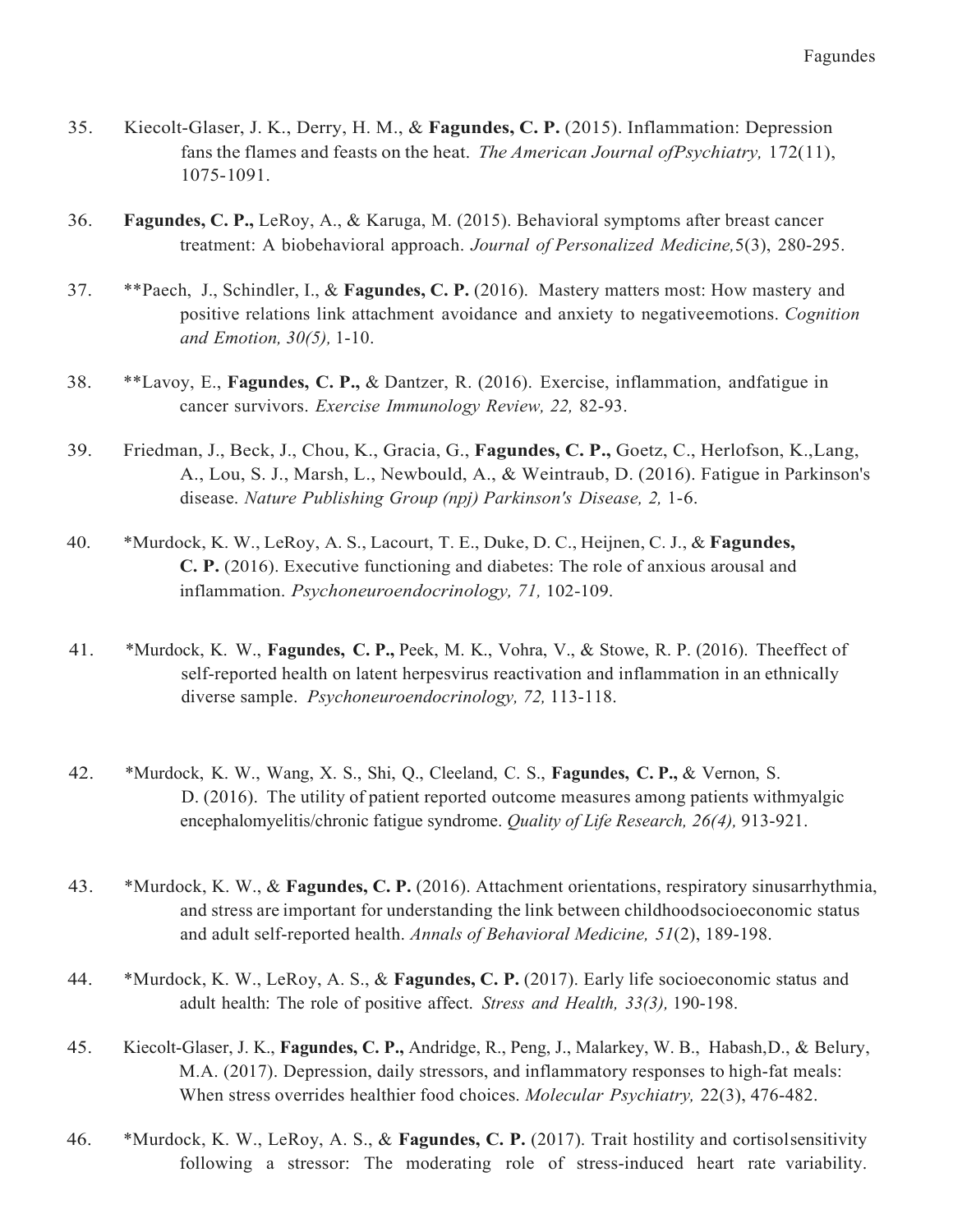Psychoneuroendocrinology, 75, 222-227.

- 47. \*LeRoy, A. S., Murdock, K. W., Jaremka, L. M., Loya, A., & Fagundes, C. P. (2017). Loneliness predicts self-reported cold symptoms after a viral challenge. Health Psychology, 36(5), 512-520.
- 48. Wilson, S. J., Jaremka, L. M., Fagundes, C. P., Andridge, R., Peng, J., Malarkey, W. B., Habash, D., Belury, M.A., & Kiecolt-Glaser, J. K. (2017). Shortened sleep fuels inflammatory responses to marital conflict: Emotion regulation matters. Psychoneuroendocrinology, 79, 74-83.
- 49. \* Chirinos, D. A., Murdock, K. W., LeRoy, A. S., & Fagundes, C. P. (2017). Depressivesymptom profiles, cardio-metabolic risk and inflammation: Results from the MIDUS study. Psychoneuroendocrinology, 82, 17-25.
- 50. \*Seiler, A., Murdock, K. W., Garcini, L. M., Chirinos, D. A., Ramirez, J., Jackson, B., & Fagundes, C. P. (2017). Racial disparities in breast cancer incidence, risk factors, healthcare utilization, and outcomes in the United States. Breast CancerReports, 9(2), 91-99.
- 51. \*\* Garcini, L. M., Pefia, J. M., Galvan, T., Fagundes, C. P., & Klonoff, E. A. (2017). DREAMers living in the United States: A contextual perspective and clinical implications. American Journal of Psychiatry, 174(7), 623-625.
- 52. \*\* Garcini, L. M., Pefia, J.M., Gutierrez, A. P., Fagundes, C. P., Lemus, H., Lyndsay, S., & Klonoff, E. A. (2017). "One Scar, Too Many": The associations between traumatic events and psychological distress among undocumented Mexican immigrants. Journal of Traumatic Stress, 30(5), 453-462.
- 53. \*Seiler, A., Klaas, V., Traster, G., & Fagundes, C. P. (2017). eHealth and mHealth interventions in the treatment of fatigued cancer survivors: A systematic reviewand meta-analysis. Psycho-Oncology, 261(9), 1239-1253.
- 54. Fagundes, C. P., Murdock, K. W., Chirinos, D. A., & Green, P. (2017). Biobehavioral pathways to cancer incidence, progression, and quality of life. Current Directionsin Psychological Science, 26(6), 548-553.
- 55. \*\*Garcini, L. M., Pefia, J.M., Galvan, T., Fagundes, C. P., Malcarne, V. L., & Klonoff, E. A. (2017). Mental disorders among undocumented Mexican immigrants in high-risk neighborhoods: Prevalence, comorbidity, and vulnerabilities. Journal of Consulting & Clinical Psychology, 85(10), 927-936.
- 56. \*LeRoy, A. S., Lu, Q., Zvolensky, M. J., Ramirez, J., & Fagundes, C. P. (2017). Anxiety sensitivity moderates the painful effects of feeling burdensome to others. Cognitive Behaviour Therapy, 47(2), 126-138.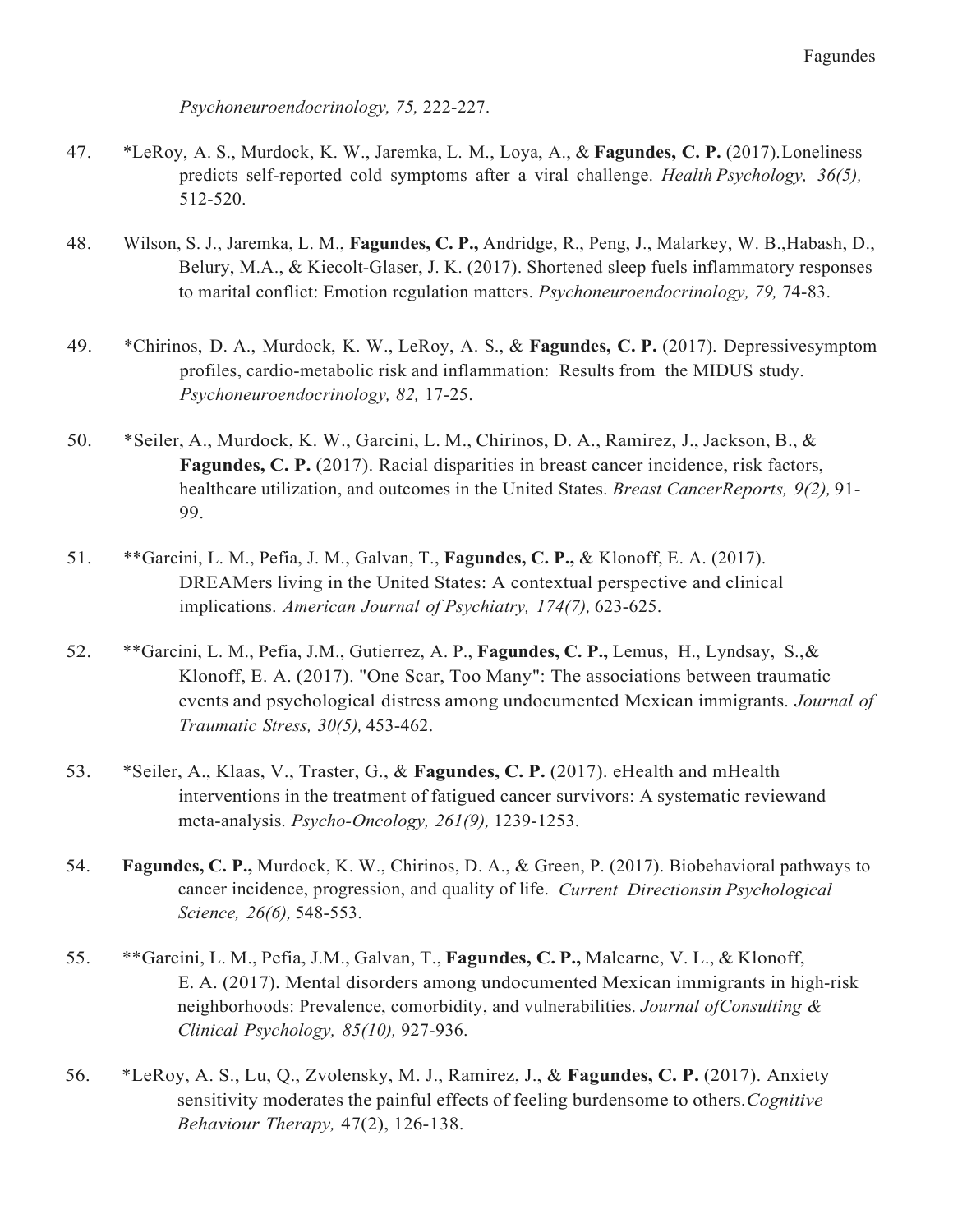- 57. \*Murdock, K. W., Pittman, L. D., & Fagundes, C. P. (2017). Maternal and paternal predictors of child depressive symptoms: An actor-partner interdependence framework. Journal of Child and Family Studies, 27(2), 559-568.
- 58. \*Murdock, K. W., Zilioli, S., Ziauddin, K., Heijnen, C., & Fagundes, C. P. (2017). Attachment and telomere length: More evidence for psychobiological connectionsbetween close relationships, health, and aging. Journal of Behavioral Medicine, 1-11.
- 59. \*Murdock, K. W., Seiler, A., Chirinos, D. A., Garcini, L. M., Acebo, S. L., Cohen, S., & Fagundes, C. P. (2017). Low childhood subjective social status and telomere length in adulthood: The role of attachment orientations. Developmental Psychobiology, 60(3), 340-346.
- 60. \*Garcini, L. M., Chirinos, D. A., Murdock, K. W., Seiler, A., Leroy, A., Cutchin, M., Peek, K., & Fagundes, C. P. (2017). Pathways linking racial/ethnic discrimination and sleep among U.S.-born and foreign-born Latinxs. Journal ofBehavioral Medicine, 1-10.
- 61. Herlofson, K., Heijnen, C. J., Lange, J., Alves, G. W., Tysnes, 0. B., Friedman, J. H., & Fagundes, C. P. (2017). Increased interleukin lRA and VCAM 1 in Parkinson patients with fatigue. Journal of the Neurological Sciences, 381,233.
- 62. \* Murdock, K. W., Stowe, R. P., Peek, M. K., Lawrence, S. L., & Fagundes, C. P. (2018). An evaluation of perceived health risk and depressive symptoms before adisaster in predicting post disaster inflammation. Psychosomatic Medicine, 80(1),49-54.
- 63. \* Seiler, A., Chen, M. A, Brown, R. L., & Fagundes, C. P. (2018). Obesity, dietary factors, nutrition, and breast cancer risk. Current Breast Cancer Reports, 1-14.
- 64. \*LeRoy, A. S., Shields, S., Chen, M.A., Brown, R. L., & Fagundes, C. P. (2018). Improving breast cancer survivors' psychological outcomes and quality of life:Alternatives to traditional psychotherapy. Current Breast Cancer Reports, 1-7.
- 65. \*Murdock, K. W., LeRoy, A. S., & Fagundes, C. P. (2018). Inhibition is associated withmetabolic syndrome and depression through inflammation. Stress and Health, 34(3), 457-461.
- 66. Fagundes, C.P., Murdock, K. W., LeRoy, A., Baameur, F., Thayer, J. F., & Heijnen, C.(2018). Spousal bereavement is associated with more pronounced ex vivo cytokine production and lower heart rate variability: Mechanisms underlyingcardiovascular risk? Psychoneuroendocrinolozy, 93, 65-71.
- 67. Wilson, S. J., Bailey, B. E., Jaremka, L. M., Fagundes, C. P., Andridge, R., Malarkey, W. B., ... & Kiecolt-Glaser, J. K. (2018). When couples' hearts beat together:Synchrony in heart rate variability during conflict predicts heightened inflammation throughout the day. Psychoneuroendocrinology, 93, 107-116.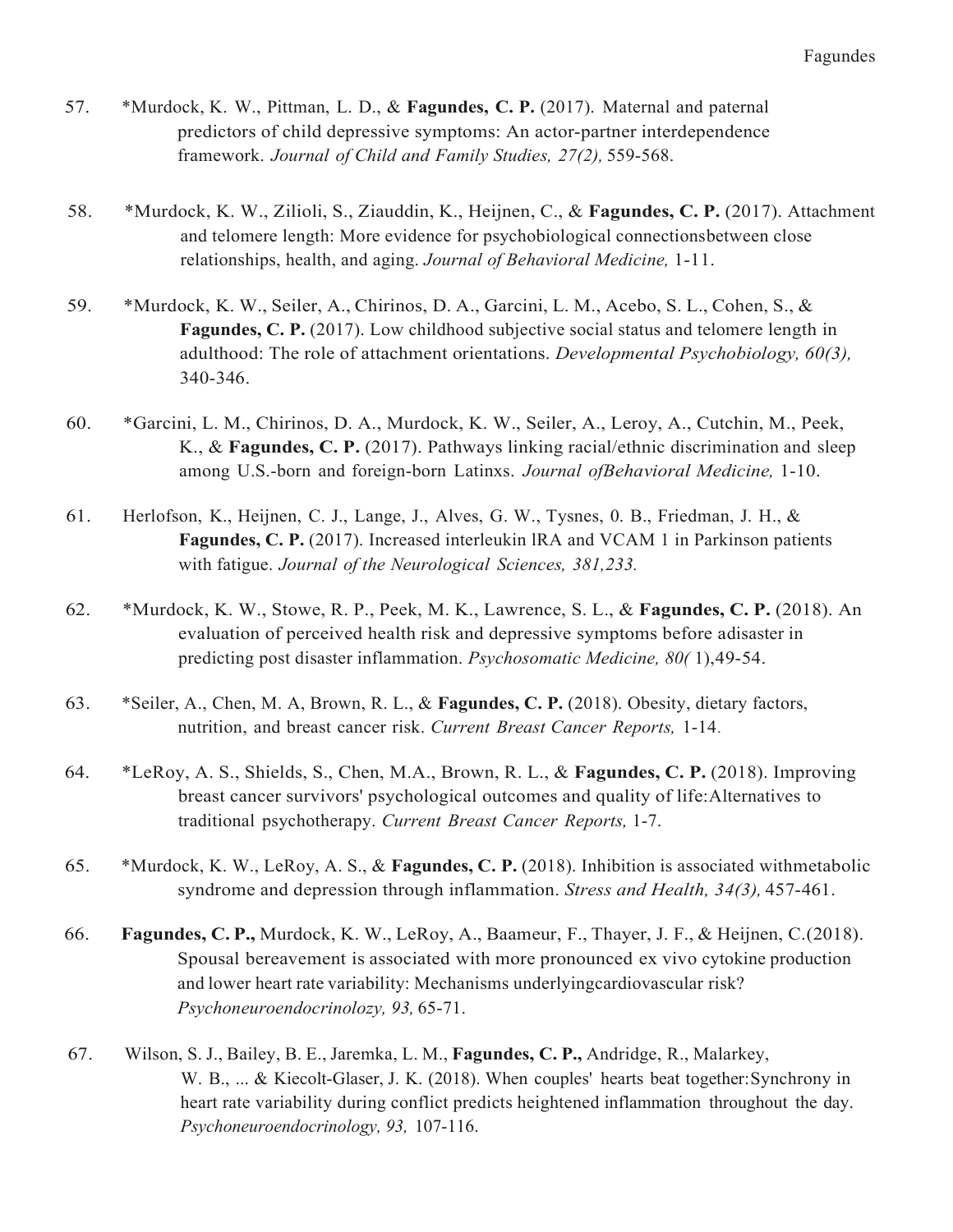- 68. Shahane, A. D., Fagundes, C. P., & Denny, B. T. (2018). Mending the heart and mind during times of loss: A review of interventions to improve emotional well-being during spousal bereavement. Bereavement Care, 37(2), 44-54.
- 69. \*Garcini, L. M., Chen, M.A., Brown, R. L., Galvan, T., Saucedo, L., Berger Cardoso, J.A., & Fagundes, C. P. (2018). Kicks hurt less: Discrimination predicts distress beyond trauma among undocumented Mexican immigrants. Psychology of violence, 8(6), 692.
- 70. Herlofson, K., Heijnen, C. J., Lange, J., Alves, G., Tysnes, 0. B., Friedman, J. H., & Fagundes, C. P. (2018). Inflammation and fatigue in early, untreated Parkinson'sDisease. Acta Neurologica Scandinavica, 138(5), 394-399.
- 71. \*Seiler, A., Murdock, K. W., & Fagundes, C. P. (2018). Impaired mental health andlow-grade inflammation among fatigued bereaved individuals. Journal of Psychosomatic Research, 112, 40-46.
- 72. \*Garcini, L. M., Stowe, Raymond, R. P., Chirinos, D. A., Murdock, K. W., LeRoy, A. S.,Chen, M., Zhang, J., & Fagundes, C. P. (2019). Church attendance and cellular immune function among bereaved and non-bereaved adults. Psychology of Religion and Spirituality, 11(3), 319-325.
- 73. Kiecolt-Glaser, J. K., Wilson, S. J, Bailey, M., Andridge, R., Peng, J., Jaremka L. M., Fagundes, C. P., Malarkey, W.B., Laskowski, & B., Belury, M.A. (2018). Marital distress, depression, and a leaky gut: Translocation of bacterial endotoxinas a pathway to inflammation. Psychoneuroendocrinology, 98, 52-60.
- 74. \* Chirinos, D. A., Ong, J.C., Garcini, L. M., Alvarado, D., & Fagundes, C. P. (2019). Bereavement exacerbates the impact of sleep on inflammation: Results from Project HEART. Psychosomatic Medicine, 81(1), 67-73.
- 75. Fagundes, C. P., Brown, R. L., Chen, M.A., Murdock, K. W., Saucedo, L., LeRoy, A.,& Heijnen, C. (2019). Grief, depressive symptoms, and inflammation in the spousally bereaved. Psychoneuroendocrinology, 100, 190-197.
- 76. \*\*Mama, S. K., Bhiuyan, N., Chaoul, A., Cohen, L., Fagundes, C. P., Hoover, D. S., Strong, L. L., Nguyen, N. T., Li, Y., & McNeill, L. H. (2018). Feasibility and acceptability of a faithbased mind-body intervention among African Americanadults. Translational Behavioral Medicine, 10(4), 928-937.
- 77. \*Lopez, R. B., Denny, B. T., & Fagundes, C. P. (2018). Neural mechanisms of emotionregulation and their role in endocrine and immune functioning: A review with implications for treatment of affective disorders. Neuroscience & Biobehavioral Reviews, 95, 508-514.
- 78. \* Chirinos, D. A., Garcini, L. M., Seiler, A., Murdock, K. W., Peek, K., Stowe, R. P., & Fagundes, C. P. (2018). Psychological and biological pathways linking perceived neighborhood characteristics and body mass index. Annals of Behavioral Medicine, 53(9), 827-838.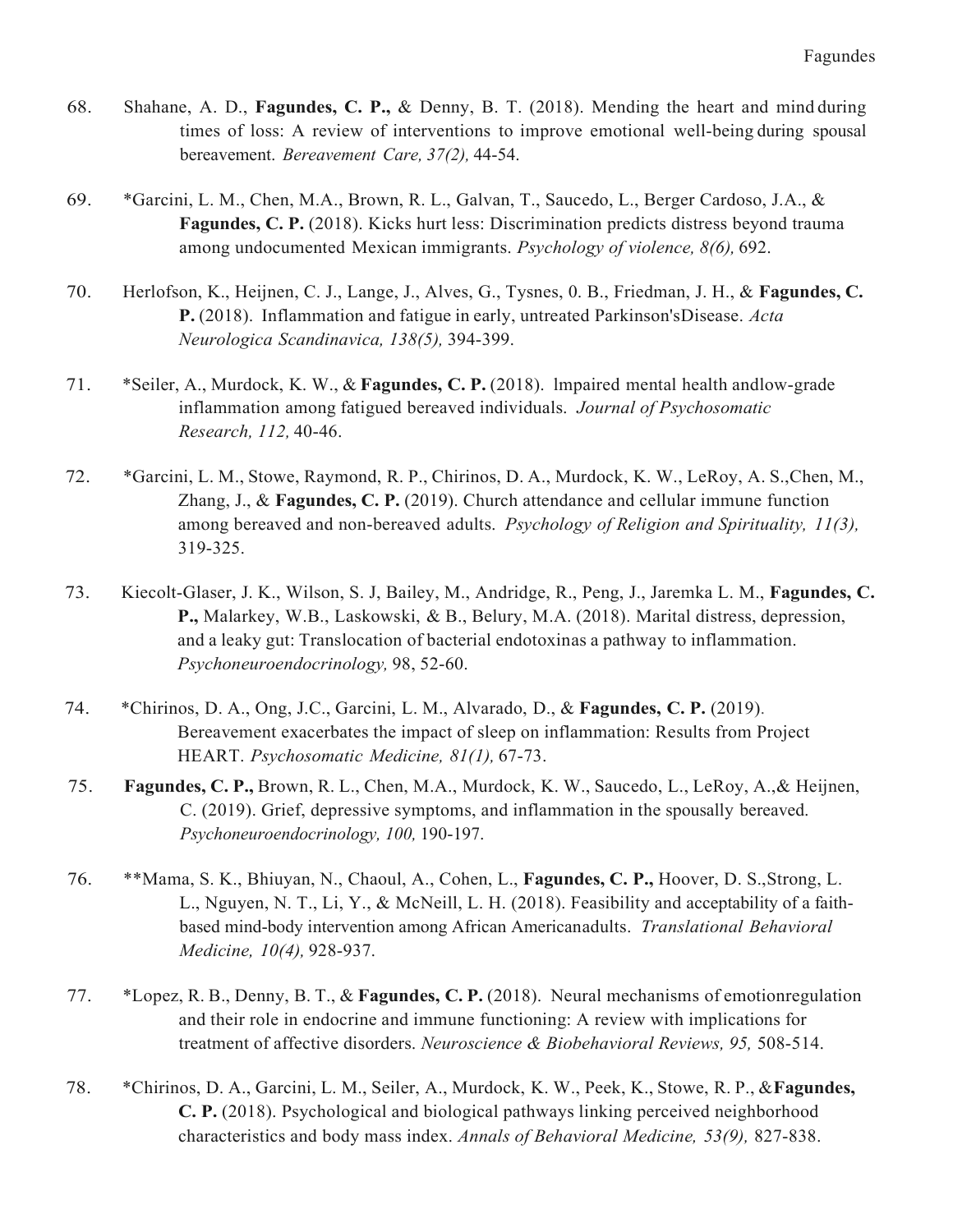- 79. \* Garcini, L. M., Galvan, T., Pena, J.M., Klonoff, E. A., Parra-Medina, D., & Fagundes, C. P. (2019). "A high price paid": Association of migration-relatedloss and psychological distress among undocumented Mexican immigrants. Journal of Latinx Psychology, 7(3), 245-255.
- 80. \* Garcini, L. M., Galvan, T., Brown, R., Chen, M., Klonoff, E. A., Ziauddin, K., & Fagundes, C. P. (2020). Miles over mind: Transnational death and its associationwith psychological distress among undocumented Mexican immigrants. Death Studies, 44(6), 357-365.
- 81. \* Seiler, A., Murdock, K. W., Stowe, R. P., & Fagundes, C. P. (2019). Pain in olderindividuals and its association with Latent Epstein-Barr Virus reactivation. Annals Pain Medicine, 2(1), 1007.
- 82. \*\* Guevara, J.E., Gilbert, S., Murdock, K. W., Stowe, R. P., & Fagundes, C. P. (2019). Sex differences in executive functioning and latent herpesvirus reactivation among bereaved and nonbereaved individuals. Stress and Health, 35(4), 396-406.
- 83. +\*Chen, M., +\*Lewis, M., Chirinos, D. A., Murdock, K. W., & Fagundes, C. P. (2019). Differential psychological reactions to grief: The role of childhood adversity for depression symptoms among bereaved and non-bereaved adults. Death Studies, 1-9.
- 84. \*LeRoy, A. S., Knee, C. R., Derrick, J. L., & Fagundes, C. P. (2019). Implications forreward processing in differential responses to loss: Impacts on attachment hierarchy reorganization. Personality and Social Psychology Review, 23(4), 391-405.
- 85. \*LeRoy, A. S., Gabert, T., Garcini, L., Murdock, K. W., Heijnen, C., & Fagundes, C. P. (2020). Attachment orientations and loss adjustment among bereaved spouses. Psychoneuroendocrinology, 112, 104401.
- 86. \* Garcini, L. M., Brown, R. L., Chen, M.A., Saucedo, L., Fite, A. M., Ye, P., ... & Fagundes, C. P. (2019). Bereavement among widowed Latinos in the United States: A systematic review of methodology and findings. Death Studies, 1-12.
- 87. \*\* + Lopez, R. B., + Brown, R. L., + Wu, E. L., Murdock, K. W., Denny, B. T., Heijnen, C., & Fagundes, C. P. (2020). Emotion regulation and immune functioning during grief: Testing the role of expressive suppression and cognitive reappraisal in inflammation among recently bereaved spouses. Psychosomatic Medicine, 82(1), 2-9.
- 88. \*Brown, R. L., Shahane, A. D., Chen, M.A., & Fagundes, C. P. (2020). Cognitive reappraisal and nasal cytokine production following experimental rhinovirus infection. Brain, Behavior, & Immunity-Health, 1, 100012.
- 89. \* Shahane, A. D., LeRoy, A. S., Denny, B. T., & Fagundes, C. P. (2020). Connecting cognition, cardiology, and chromosomes: Cognitive reappraisal impacts the relationship between heart rate variability and telomere length in CD8+CD28-cells.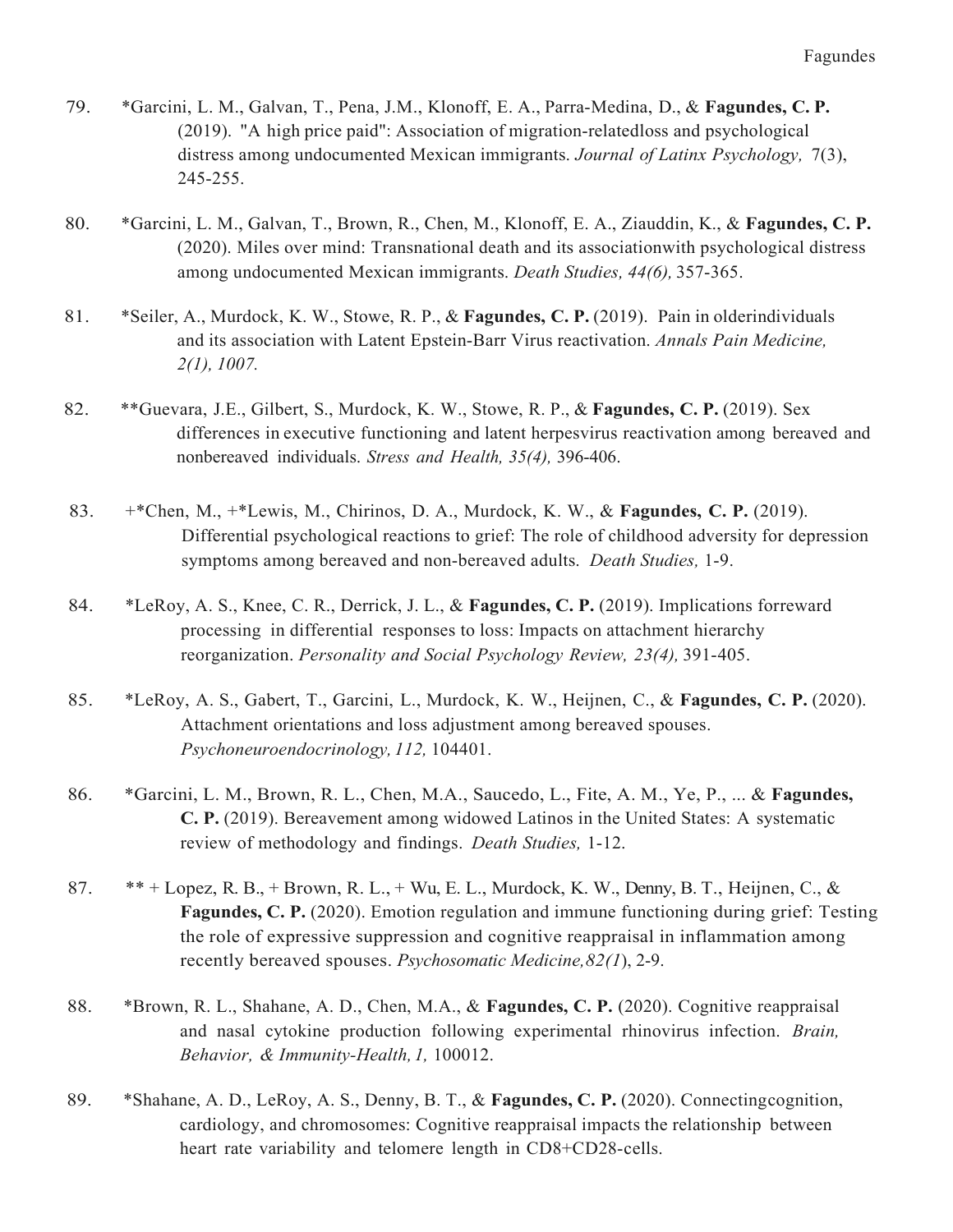Psychoneuroendocrinology, 112, l 04517.

- 90. \* Garcini, L. M., Chen, M. A., Brown, R., LeRoy, A. S., Cano, M. A., Peek, K., & Fagundes, C. P. (2019). "Abrazame Que Ayuda" (Hug Me, It Helps) Social support and the effect of perceived discrimination on depression among US- - and foreign-born Latinxs in the USA. Journal of Racial and Ethnic HealthDisparities, l- 7.
- 91. Fagundes, C. P., & Wu, E. L. (2020). Matters of the heart: Grief, morbidity, and mortality. Current Directions in Psychological Science, 29(3), 235-241.
- 92. \*Seiler, A., Sood, A., Jenewein, J., & Fagundes, C. P. (2020). Can stress promote the pathophysiology of brain metastases? A critical review of biobehavioral mechanisms. Brain, Behavior, and Immunity, 87, 960-880.
- 93. Chatterjee, S., Moreno, A., Lizotte, S. L., Akther, S., Ertin, E., Fagundes, C. P., Lam, C., Rehg, J.M., Wan, N., Wetter, D., & Kumar, S. (2020). SmokingOpp: Detecting the smoking 'opportunity' context using mobile sensors. Proceedings of the ACM on Interactive, Mobile, Wearable and Ubiquitous Technologies, 4(1), 1-26.
- 94. Suglia, S. F., Camp, R. A., Brown, A.G., Stoney, C., Boyce, C. A., Appleton, A., Bleil, M. E., Boynton-Jarrett, R., Dube, S. R., Dunn, E. C., Ellis, B. J., Fagundes, C. P., Heard- Garris, N. J., Jaffee, S. R., Johnson, S. B., Mujahid, M. S., Slopen, N., Su, S., & Watamura, S.E. (2020). Social determinants of cardiovascular health: Early life adversity as a contributor to disparities in cardiovascular diseases. Journal ofPediatrics, 219, 267-273.
- 95. \*LeRoy, A. S., Petit, W., Brown, R., Murdock, K., Stowe, R. P., Garcini, L., & Fagundes, C. P. (2020). Relationship satisfaction determines the association between Epstein Barr Virus (EBV) latency and somatic symptoms after the loss ofa spouse. Personal Relationships, 1-22.
- 96. Wilson, S. J., Peng, J., Andridge, R., Jaremka, L. M., Fagundes, C. P., Malarkey, W. B., Belury, M. B., & Kiecolt-Glaser, J. K. (2020). For better and worse? The importance of closeness, satisfaction, and age in spouses' cardiometabolic similarity. Psychoneuroendocrinology, 120, 104777.
- 97. Sanchez H., Orr M. F., Wang A., Cano M.A., Vaughan E. L., Harvey L., Essa S., TorbatiA., Clark U. S., Fagundes, C. P., & de Dios M.A. (2020). Racial and gender inequities in the implementation of a cannabis criminal justice diversion program in a large and diverse metropolitan county in the USA. Drug andAlcohol Dependence, 216, l 08316.
- 98. Beauchamp, J. E. S., Saviour, A., Cron, S. G., Okpala, M., Payen, S. S., Baldridge, L., Okpala, N., Casameni Montiel, T., Varughese, T., Love, M., Fagundes, C. P., Savitz, S., & Sharrief, A. (2020). Caregiver burden and associated factors among informal caregivers of stroke survivors. Journal of Neuroscience Nursing, 52(6), 277-283.
- 99. Shrout, M. R., Renna, M. E., Madison, A. A., Jaremka, L. M., Fagundes, C. P., Malarkey, W. B., &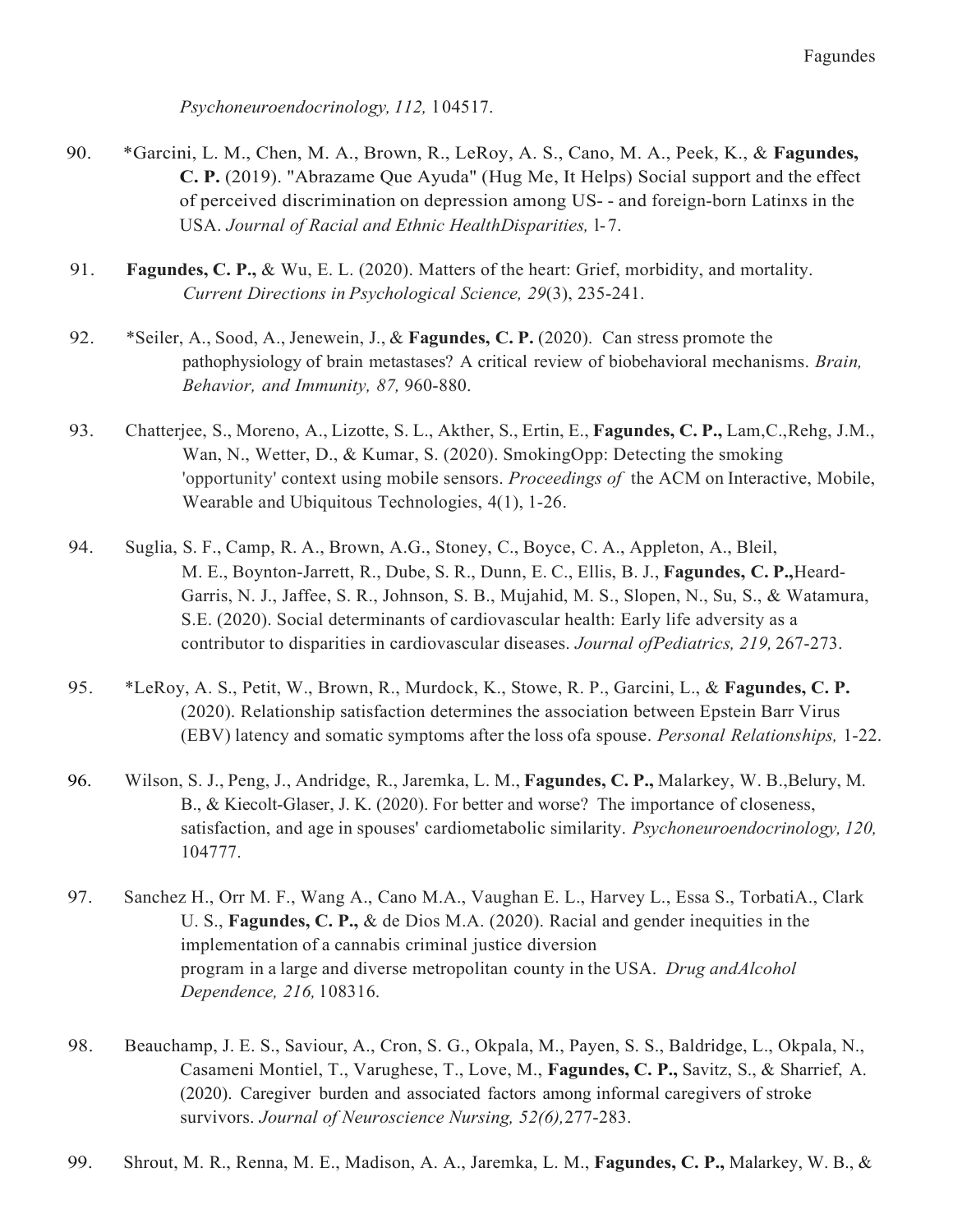Kiecolt-Glaser, J. K. (2020). Cortisol slopes and conflict: Aspouse's perceived stress matters. Psychoneuroendocrinology, 121, 104839.

- 100. \*Wu, E. L., LeRoy, A. S., Heijnen, C. J., Fagundes, C. P. (2021). Inflammation andfuture depressive symptoms among recently bereaved spouses. Psychoneuroendocrinology, 128, l 05206.
- 101. \*\*Brown, R. L., Fagundes, C. P., Thayer, J. F., & Christian, L. M. (2021). Longitudinalchanges in HRV across pregnancy and postpartum: Effect of negative partner relationship qualities. Psychoneuroendocrinology, 129, l 05216.
- 102. \*Wu, E. L., Brown, R. L., Chirinos, D. A., Chen, M.A., de Dios, M.A., Taylor, D. M.,Butner, J.E., Heijnen, & C. J., Fagundes, C. P. (2021). Socioeconomic disparities in health: Changes in sleep quality and inflammation during bereavement. Comprehensive Psychoneuroendocrinology, 7, l 0056.
- 103. Fagundes, C. P., & Wu, E. L. (2021). Biological mechanisms underlying widowhood'shealth consequences: Does diet play a role? Comprehensive Psychoneuroendocrinology, 100058.
- 104. Madison, A. A., Andridge, R., Shrout, M. R., Renna, M. E., Bennett, J.M., Jaremka, L. M., Fagundes, C. P., Belury, M.A., Malarkey, W. B., & Kiecolt-Glaser, J. K. (2021). Chronic interpersonal stress and inflammatory reactivity predict depressive symptom increases: Two tests of the social signal transduction theoryof depression. Psychological Science. 33(1) 152-164.
- 105. Suglia, S. F., Appleton, A. A., Bleil, M. E., Campo, R. A., Dube, S. R., Fagundes, C. P., Heard- Garris, N. J., Johnson, S. B., Slopen, N., Stoney, C. & Watamura, S. E. (inpress). Timing, duration, and differential susceptibility to early life adversities and cardiovascular disease risk across the lifespan: Implications for future research. Preventive Medicine.
- 106. \*\* Shahane, A. D., Fagundes, C. P., Buka, S. L., & Denny, B. T. (2021). Associationsbetween linguistic markers of emotion regulation and cardiovascular disease-related inflammation. Psychoneuroimmunology Journal.
- 107. Wilson, S. J., Jaremka, L. M., Fagundes, C. P., Andridge, R., & Kiecolt-Glaser, J. K. (2021). Does it matter whether I or we talk about us? Distinguishing we-talk in couples' conflict discussions and partners' private thoughts. Journal of Social and Personal Relationships.
- 108. Garcini, L. M., Brown, R. L., Ziaudden, K., Chen, M. A., Sacuedo, L., LeRoy, A. S.,Morales, P., Fagundes, C. P. & Tsevat, J. (2021). Chronic pain and psychological distress among undocumented Latino immigrants. Journal of General Internal Medicine, 36(3), 585-591.
- 109. \*Brown, R. L., LeRoy, A. S., Chen, M. A., Suchting, R., Jaremka, L. M., Liu, J.,Heijnen, C. J., & Fagundes, C. P. (in press). Grief symptoms promote inflammation during acute stress among bereaved spouses. PsychologicalScience.
- 110. \* Chen, M. A., Brown, R. L., Chen, J. Y., de Dios, M. A., Green, C. E., Heijnen, C. J., & Fagundes,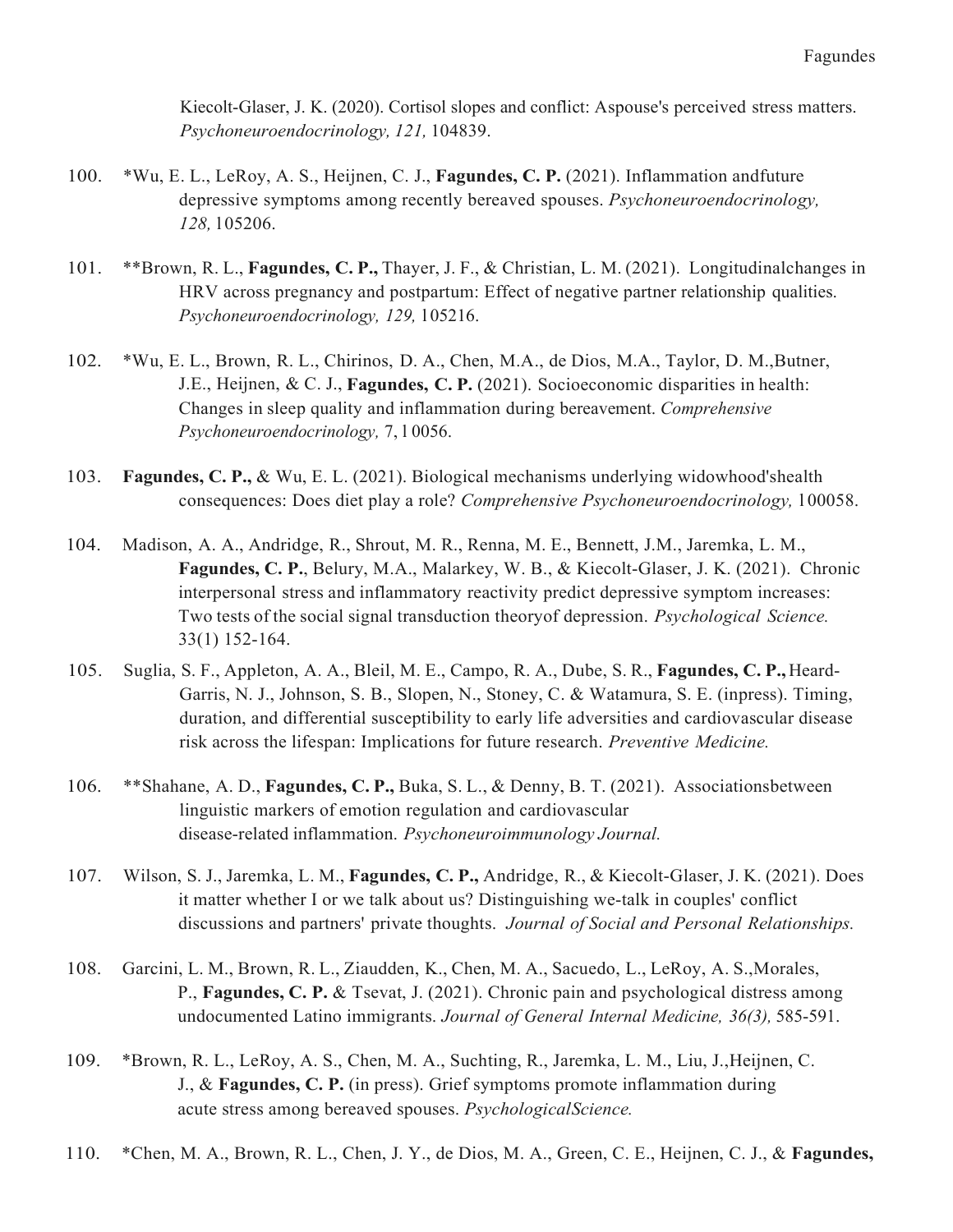C. P. (2022). Childhood maltreatment, subjective social status, and health disparities in bereavement. Psychoneuroendocrinology, 135, 105595.

- 111. \*Wu-Chung, E. L., Leal, S. L., Denny, B. T., Cheng, S. L., Fagundes C. P. (2022). Spousal caregiving, widowhood, and cognition: A systematic review and a biopsychosocial framework for understanding the relationship between interpersonal losses and dementia risk in older adulthood. Neuroscience & Biobehavioral Reviews. 134, 104487.
- 112. \*Chen, M. A., LeRoy, A. S., Majd, M., Chen, J. Y., Brown, R. L., Christian, L. M., & Fagundes, C. P. (2021). Immune and epigenetic pathways linking childhood adversity and health across the lifespan. Frontiers in Psychology. Psychology, 12, 5550.
- 113. Fagundes, C.P., Wu-Chung, E.L., Christian, L.M. (in press). Social determinants of health: What we still need to know. Psychoneuroendocrinology.

# Books

1. Press/Taylor & Francis Group: Boca Raton, RL (2023, under contract). 1. Fagundes, C. P., Merlo, G. (Eds.). Mental Health in Lifestyle Medicine. CRC

# Peer Reviewed Book Chapters

- 1. Diamond, L. M., Fagundes, C. P., & Butterworth, M. (2010). Intimate relationships across the life span. In M. E. Lamb, L. White, & A. Freund (Eds.). Handbook of Life-span Development, 2 (pp. 379-433). New York: Wiley.
- 2. Diamond, L. M., & Fagundes, C. P. (2011). Implications of parasympathetic nervous system functioning for affect regulation and romantic relationships in emerging adulthood. In F. Fincham (Ed.). Romantic Relationships in Emerging Adulthood(pp. 252-272). New York: Cambridge University Press.
- 3. Diamond, L. M., & Fagundes, C. P. (2012). Emotion regulation in close relationships: Implications for social threat and its effects on immunological functioning. In L.Campbell, & T. J. Loving (Eds.). Close relationships: An Interdisciplinary Integration (pp. 83-106). Washington, DC: APA Press.
- 4. Bennett, J. M., Gillie, B. L., Lindgren, M. E., Fagundes, C. P., & Kiecolt-Glaser, J. K. (2012). Inflammation through a psychoneuroimmunological lens. In J.P. Sturmberg, & C. M. Martin (Eds.). Handbook on Complexity in Health (pp. 279-299). New York: Springer.
- 5. Fagundes, C. P., Lindgren, M. E., & Kiecolt-Glaser, J. K. (2012). Psychoneuroimmunology and cancer: Incidence, progression and quality of life. In B. I. Carr, & J. L. Steel (Eds.). Psychosocial Aspects of Cancer (pp. 1-11). NewYork: Springer.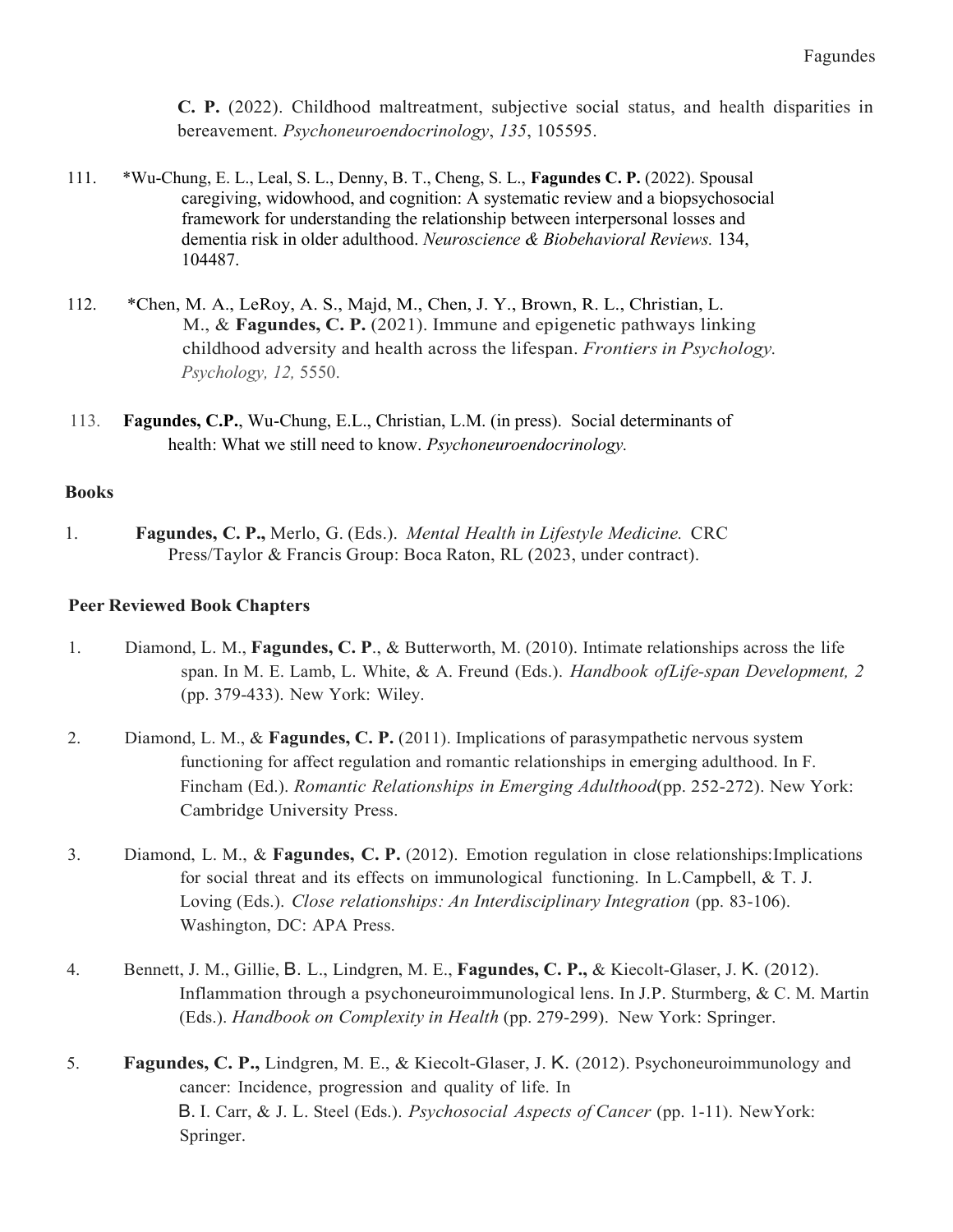- 6. Fagundes, C. P., Gillie, B. L., Derry, H. M., Bennett, J.M., & Kiecolt-Glaser, J. K. (2012). Resilience and immune function in older adults. In G. C. Smith, & B. Hayslip (Eds.). Annual Review of Gerontology and Geriatrics: Emerging Perspectives on Resilience in Adulthood and Later Life (pp. 29-47). New York:Springer.
- 7. Bennett, J.M., Fagundes, C. P., & Kiecolt-Glaser, J. K. (2012). The chronic stress of caregiving accelerates the natural aging of the immune system. In A. C. Phillips, J.M. Lord, & J. A. Bosch (Eds.). *Immunosenescence: Psychological andBehavioural* Determinants (pp. 35-46). New York: Springer.
- 8. Fagundes, C.P., & Diamond, L.M. (2013). Intimate relationships. In J. DeLamater, & A. Ward (Eds.). Handbook of Social Psychology, 2 (pp. 371-399). New York:Springer.
- 9. \*\*Seiler, A., Fagundes, C. P., & Christian, L. M. (2020). The impact of everyday stressors on the immune system and health. In Stress Challenges and Immunity inSpace (pp. 71-92). Springer, Cham.
- 10. \*\* Chu, L. E., LeRoy, A. S., Fagundes, C. P., Murdock, K. W. (in press). Psychoneuroimmunology and cancer: Incidence, progression and quality of life.In B. I. Carr, & J. L. Steel (Eds.). Psychosocial Aspects of Cancer: A Guide toEmotional and Psychological Consequences of Cancer, Their Causes, and theirManagement (ch. 9). New York: Springer.

# Manuscripts in Submission or Under Revision

- 1. \* Chen, M. A, Suchting, R., Thayer, J. & Fagundes, C. P. (invited revision). Resilienceto stress across the lifespan: Childhood maltreatment, heart rate variability, and bereavement. Submitted 2021 to Psychology of Aging.
- 2. \* Chen, M. A, & Fagundes, C. P. (invited revision). Childhood maltreatment, emotionregulation strategies and depressive symptoms during spousal bereavement. Submitted 2021 to Child Abuse & Neglect.
- 3. \* Chen, M. A & Fagundes, C. P. (invited submission). "Psychoneuroimmunology." Submitted 2021 to Oxford Bibliographies. New York: Oxford University Press.
- 4. \*LeRoy, A. S., Kanemitsu, J., Chen, M.A., Brown, R. L., Shahane, A. S., & Fagundes, C. P. (invited revision). When words relay the burden: Exploring linguistic mechanisms between perceived burdensomeness and negative mood states. Submitted 2021 to Journal of Social & Personal Relationships.
- 5. Heijnen, C. J. & Fagundes, C. P. (under review). Employment status and family income in psychological and physical health post-bereavement. Submitted 2022 to Journal of Occupational Health Psychology. 5. \*Paoletti, J., Chen, M. A., Wu-Chung, E. L., Brown, R. L., LeRoy, A. S., Murdock, K. W.,
- 6. 6. \* Majd, M., Chen, M. A., Chirinos, D. A., Brown, R. L., LeRoy, A. S., Murdock, K. W., Wu-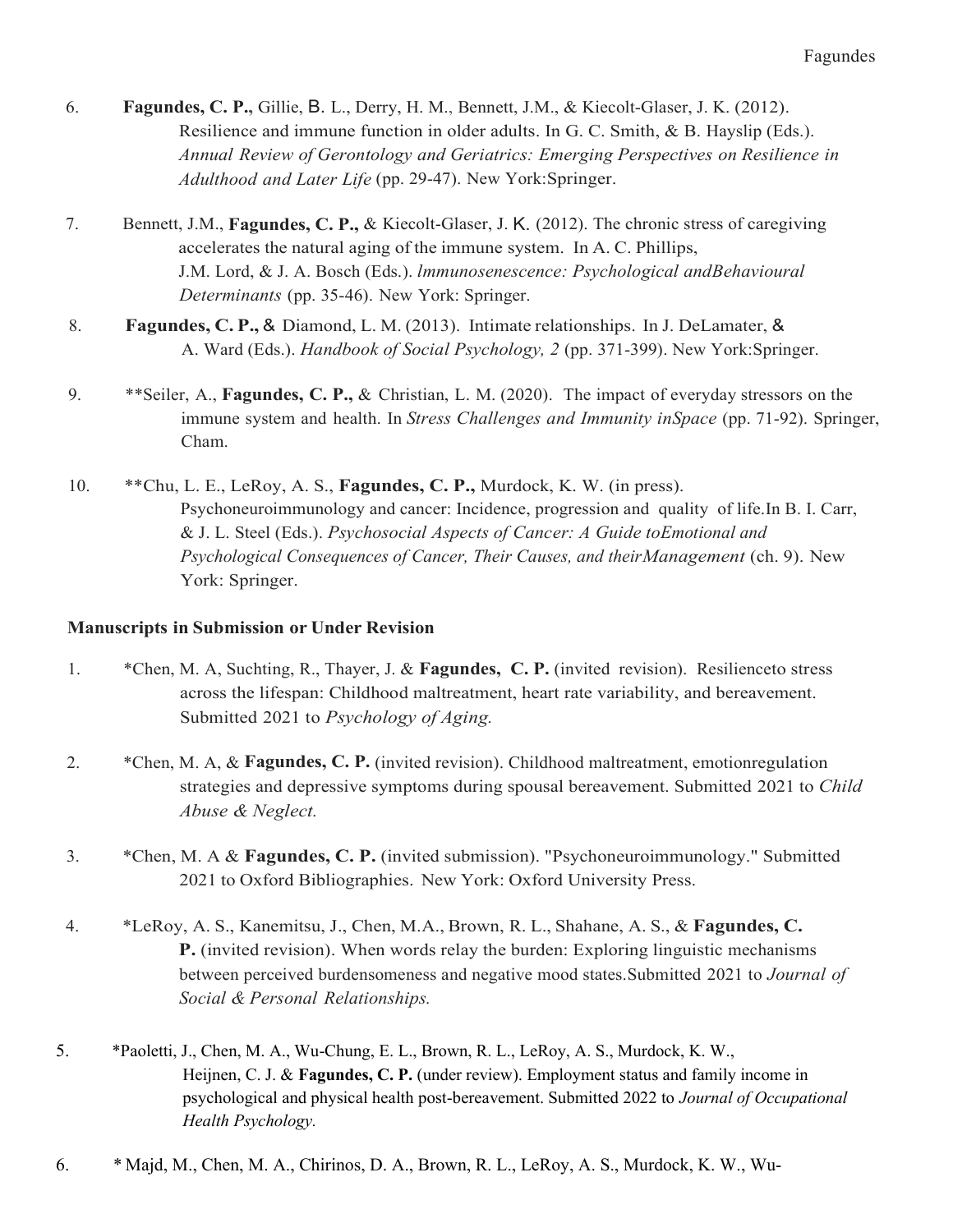Chung, E. L., Thayer, J.F. & Fagundes, C. P. (under review). Trajectories of depressive symptoms early in the course of bereavement: patterns and risk prolonged grief. Submitted 2022 to Journal of Psychopathology and Clinical Science.

## CONFERENCES AND SYMPOSIA

#### Organization of Conferences/Symposia (Include chairing session)

American Psychosomatic Society Program Committee, 2013/2014/2015/2016

American Psychosomatic Society Session Chair, Socioeconomic Status, 2014, SanFrancisco, CA

American Psychosomatic Society Session Co-Chair, Integrative Medicine, 2014, SanFrancisco, CA

 American Psychosomatic Society Session Chair, Modulating Mental Health ThroughExternal Factors, 2016. Denver, CO

 Psychoneuroimmunology Research Society Scientific Committee, 2019 American Psychosomatic Society Session Chair, Grief Trajectories and Individual Differences,2019, Vancouver, BC

#### Presentations at National or International Conferences

Fagundes, C. P. Thinking about ex-partner as source of negativity predicts breakupadjustment: A subliminal priming study. Association for Psychological Science, SanFrancisco, CA (2009, May).

 Fagundes, C. P. Changes in cognition toward ex-partner after relationship dissolution: Asubliminal priming study. International Association of Relationship Research, Lawrence,KS (2009, November).

Fagundes, C. P., & Schindler, I. The making of romantic attachment bonds: Longitudinaltrajectories and consequences for relationship stability. Society for Personality and Social Psychologists, Las Vegas, NV (2010, February).

Fagundes, C. P., Murray, D. M., Hwang, B. S., Gouin, J.P., Thayer, J. F., Sollers, J. J., Shapiro, C. L., Malarkey, W. B., & Kiecolt-Glaser, J. K. Parasympathetic activity in cancer-related fatigue: More evidence for a physiological substrate in cancer survivors. American Psychosomatic Society, San Antonio, TX (2011, March).

 Fagundes, C. P., Bennett, J.M., Alfano, C. M., Glaser, R., Povoski, S. P., Lipari, A. M., Agnese, D. M., Yee, L. D., Carson III, W. E., Farrar, W. B., Malarkey, W. B., Chen, M.,& Kiecolt- Glaser, J. K. Social support and socioeconomic status interact to predict Epstein-Barr virus latency in women awaiting diagnosis or newly diagnosed with breast cancer. Psychoneuroimmunology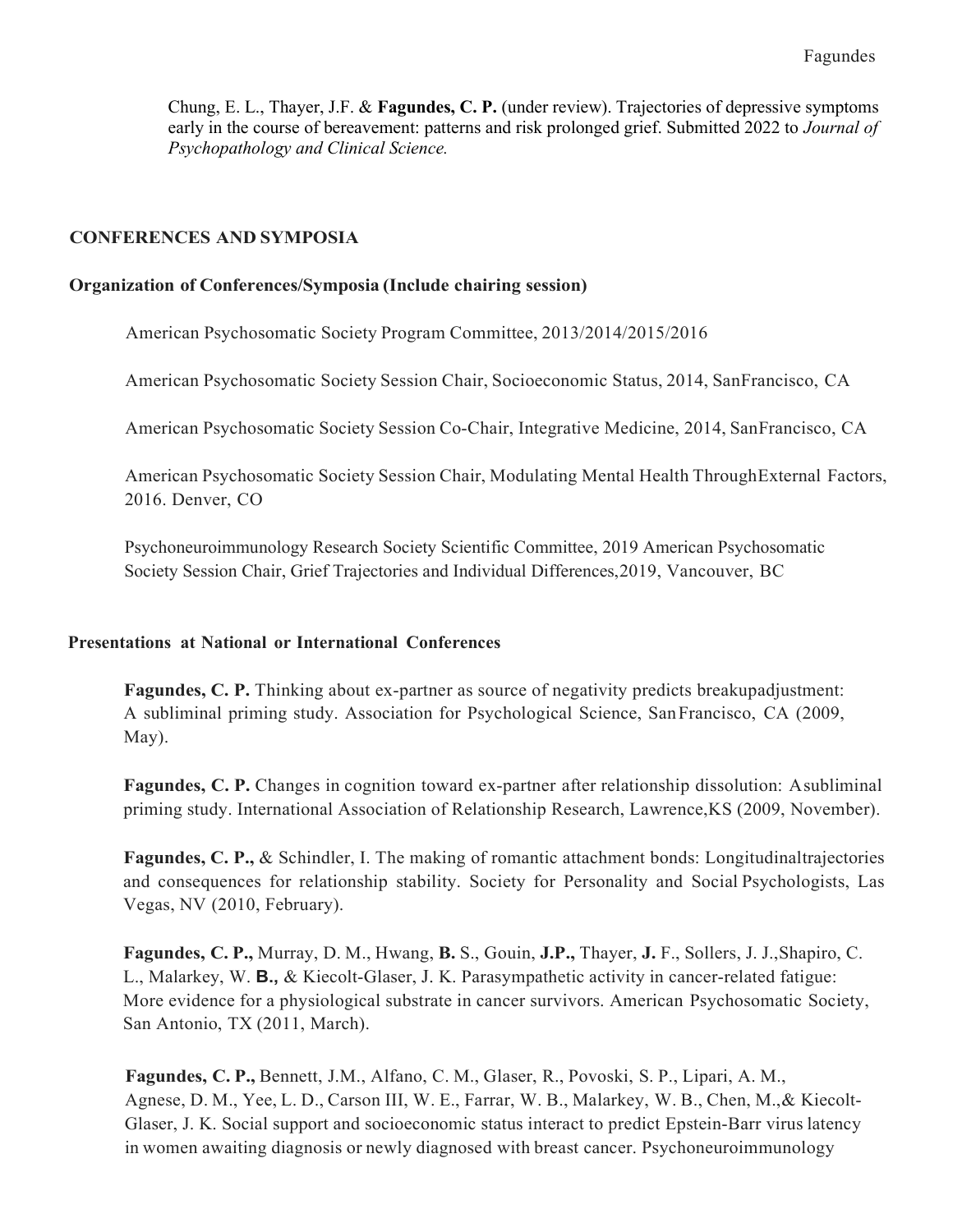Research Society, Chicago, IL (2011, May).

 Fagundes, C. P., Glaser, R., Alfano, C. M., Bennett, J. M., Povoski, S. P., Lipari, A. M.,Agnese, D. M., Yee, L. D., Carson III, W. E., Farrar, W. B., Malarkey, W. B., & Kiecolt- Glaser, J. K. Fatigue and herpesvirus latency in women newly diagnosed with breast cancer. Society for Integrative Oncology, Cleveland, OH (2011, November).

 Fagundes, C. P., Glaser, R., Hwang, B. S., Malarkey, W. B., & Kiecolt-Glaser, J. K. Depressive symptoms enhance stress-induced inflammatory responses. Psychoneuroimmunology Research Society, San Diego, CA (2012, June).

 Fagundes, C. P., Glaser, R., Malarkey, W. B., & Kiecolt-Glaser, J. K. Early adversityand herpesvirus latency, and quality of life in breast cancer survivors. Cancer Survivorship Research: Translating Science to Care, Washington, DC (2012, June)

Jaremka, L. M., Fagundes, C. P., Peng, J, Bennett, J.M., Glaser, R., Malarkey, W. B., &Kiecolt- Glaser, J. K. Loneliness and immune dysregulation: A Psychoneuroimmunological approach. Society for Personality and Social Psychology, New Orleans, LA (2013, January).

Jaremka, L. M., Fagundes, C. P., Glaser, R., Bennett, J. M., Malarkey, W. B., & Kiecolt-Glaser, J. K. Loneliness predicts pain, depression, and fatigue: Understanding the role ofimmune dysregulation. American Psychosomatic Society, Miami, FL (2013, March).

 Fagundes, C. P., Jaremka, L. M., Glaser, R., Bennett, J.M., Malarkey, W. B., & Kiecolt-Glaser, J. K. Socioeconomic status is associated with leptin and adiponectin in breast cancer survivors: Implications for cancer disparities. American Psychosomatic Society, Miami, FL (2013, March).

Fagundes, C. P. Stress, obesity, and inflammation: Pathways to health disparities. Centerfor Energy Balance in Cancer Prevention and Survivorship, Energy Balance Journal Club, Houston, TX (2014, January).

 Fagundes, C. P., Jaremka, L. M., Glaser, R., Alfano, C. M., Povoski, S. P., Lipari, A. M., Agnese, D. M., Yee, L. D., Carson III, W. E., Farrar, W. B., Malarkey, W. B., Chen, M., & Kiecolt-Glaser, J. K. Attachment anxiety is related to Epstein-Barr virus latency. American Psychosomatic Society, San Francisco, CA (2014, March).

Fagundes, C. P., Jaremka, L. M., Malarkey, W. M., & Kiecolt-Glaser, J. K. Attachment style and respiratory sinus arrhythmia predict post-treatment quality oflife in breast cancer survivors. Society of Behavioral Medicine, Philadelphia, PA (2014, April).

Fagundes, C. P. Biobehavioral mechanisms underlying cancer disparities. NorthwesternUniversity School of Medicine, Chicago, IL (2014, May).

Murdock, K. W., LeRoy, A. S., & Fagundes, C. P. Executive functioning and respiratorysinus arrhythmia interact to predict depression and inflammation. American Psychosomatic Society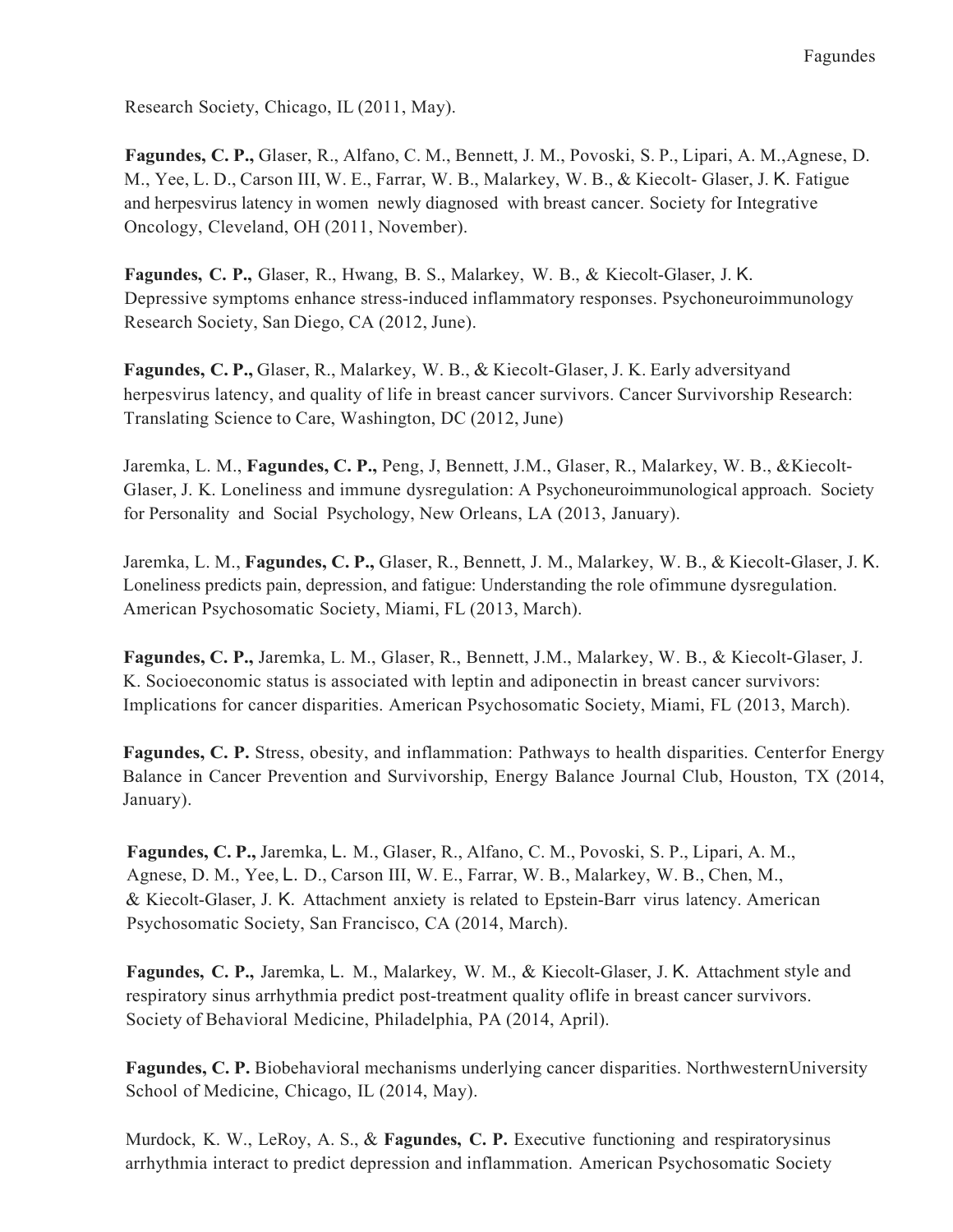Annual Meeting, Denver, CO (2016, March).

Leroy, A. S., Lu, Q., Zvolenskty, M. J., & Fagundes, C. P. Anxiety sensitivity moderatesthe painful effects of feeling burdensome to other. American Psychosomatic Society, Denver, CO (2016, March).

Scherezade, K. M., Fagundes, C. P., Chaoul, A., Cohen, L., Hoover, D.S., Strong, L., &McNeill, L. H. Physical activity outcomes from a faith-based "not yoga" study among African Americans. International Society of Behavioral Nutrition and Physical Activity (ISBNPA) Annual Meeting, Cape Town, South Africa (2016, June).

Seiler, A. J., Murdock, K. W., & Fagundes, C. P. Childhood socioeconomic status, attachment orientations, and self-reported health: How early-life experiences relate to adult well-being. American Psychosomatic Society Mid-Year Meeting, New York, NY(2016, October).

LeRoy, A. S., Murdock, K. W., & Fagundes, C. P. Loneliness predicts self-reported coldsymptoms after a viral challenge. Society for Personality and Social Psychologists AnnualMeeting, San Antonio, TX (2017, January).

Fagundes, C. P., & Murdock, K. W. Contributions of attachment theory for cellular aging. Society for Personality and Social Psychologists Annual Meeting, San Antonio,TX (2017, January).

Chirinos, D. A., Garcini, L. M., Seiler, A. J., Murdock, K. W., Peek, K., Stowe, R. P., & Fagundes, C. P. Associations among neighborhood factors, psychosocial distress, and obesity in an ethnically diverse sample. American Psychosomatic Society Annual Meeting, Sevilla, Spain (2017, March).

 Seiler, A. J., Klass, V. C., Troester, G., Chirinos, D. A., Garcini, L. M., Murdock, K. W.,& Fagundes, C. P. Tracking daily activity in fatigued breast cancer survivors: An exploratory study. American Psychosomatic Society Annual Meeting, Sevilla, Spain (2017, March).

Lugo, A., Murdock, K. W., & Fagundes, C. P. Trait hostility and cortisol sensitivity following a stressor: The moderating role of stress-induced heart rate variability. Societyof Behavioral Medicine Annual Meeting, San Diego, CA (2017, March).

Chirinos, D. A., Murdock, K. W., LeRoy, A. S., Brown, R., & Fagundes, C. P. Traithostility and cortisol sensitivity following a stressor: The moderating role of stress- induced heart rate variability. Society of Behavioral Medicine Annual Meeting, San Diego, CA (2017, March).

Fagundes, C. P. Contributions of developmental psychoneuroimmunology to lifespan models of health. Psychoneuroimmunology Research Society Annual Scientific Meeting,Galveston, TX (2017, June).

 Seiler, A. J., Murdock, K. W., Chirinos, D. A., Garcini, L. M., Ramirez, J., Stowe, R. P., Heijnen, C., & Fagundes, C. P. Pain in the elderly and its association with latent Epstein-Barr virus reactivation. Psychoneuroimmunology Research Society Annual Scientific Meeting, Galveston, TX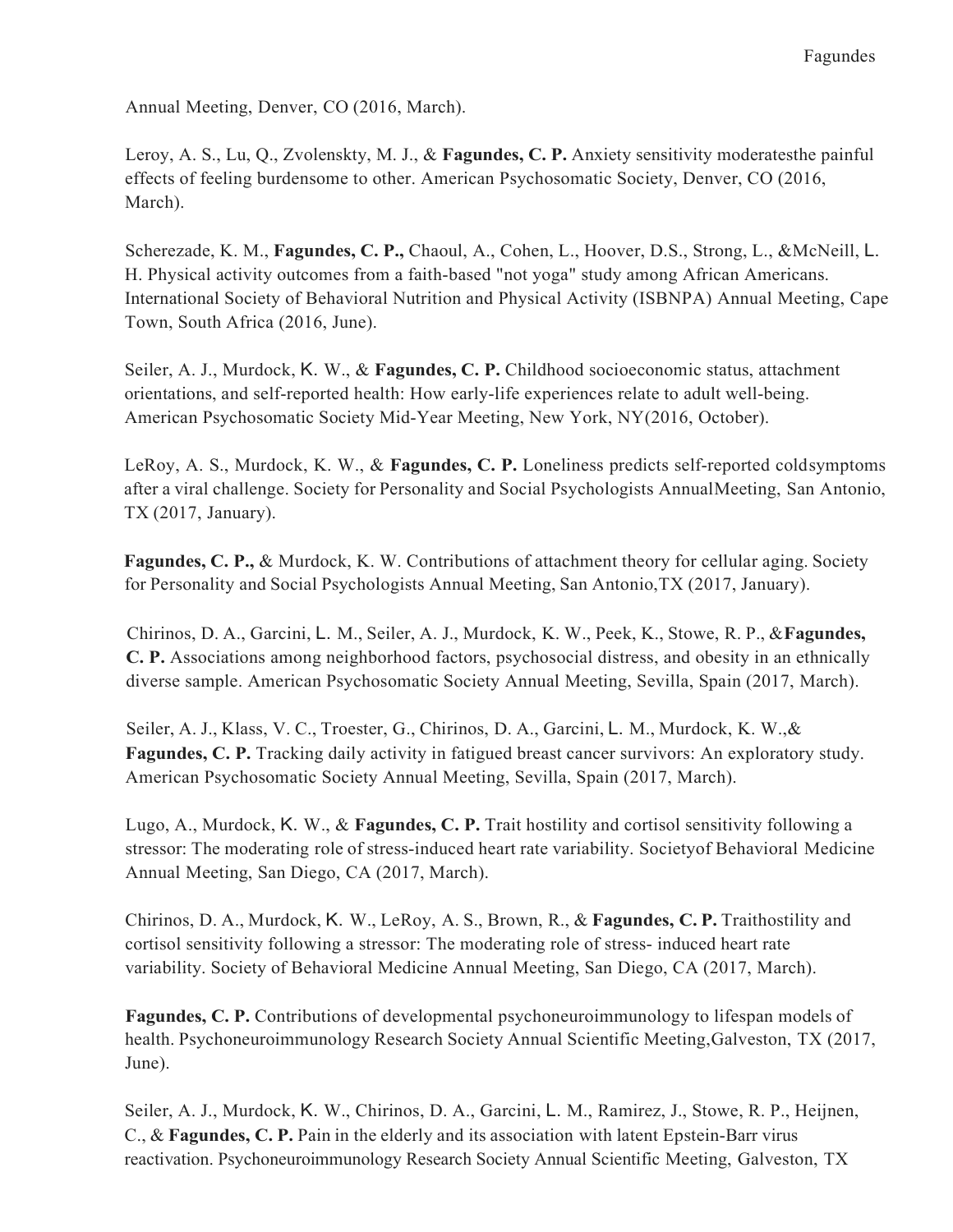(2017, June).

Chirinos, D. A., Le, P., Ramiz, A., Heijnen, C., & Fagundes, C. P. Quality oflife andinflammation among bereaved individuals and controls. Psychoneuroimmunology Research Society Annual Scientific Meeting, Galveston, TX (2017, June).

 Seiler, A. J., Murdock, K. W., Chirinos, D. A., Garcini, L. M., Ramirez, J., Heijnen, C.,Stowe, R. P., & Fagundes, C. P. Fatigue, impaired mental health, and immune dysregulation among bereaved individuals. Psychoneuroimmunology Research SocietyAnnual Scientific Meeting, Galveston, TX (2017, June).

Garcini, L. M., Pefia, J.M., Galvan, T. & Fagundes, C. P. Respondent driven sampling: An innovative methodology to the study of health among undocumented Mexican immigrants. American Psychological Association Annual Convention, Washington, DC(2017, August).

Garcini, L. M., & Fagundes, C. P. Church attendance and cellular immune function among bereaved and non-bereaved adults. American Psychosomatic Society Annual Meeting, Louisville, KY (2018, March).

Chirinos, D. A., & Fagundes, C. P. Bereavement exacerbates the impact of sleep on inflammation: Results from Project Heart. American Psychosomatic Society Annual Meeting, Louisville, KY (2018, March).

 Fagundes, C. P. Resilience in the face ofloss: A biobehavioral approach. American Psychosomatic Society Annual Meeting, Louisville, KY (2018, March).

 Chen, M. A., Wu, E. L., Heijnen, C. J., & Fagundes, C. P. Association between depression and inflammation among bereaved adults. Psychoneuroimmunology Research Society Annual Scientific Meeting, Miami, FL (2018, June).

Brown, R. L., LeRoy, A. S., Heijnen, C. J., & Fagundes, C. P. Association between complicated grief and inflammation among bereaved adults. PsychoneuroimmunologyResearch Society Annual Scientific Meeting, Miami, FL (2018, June).

Fagundes, C. P. Neal E. Miller New Investigator Award Address (Day 2 Keynote). Academy of Behavioral Medicine Research Annual Meeting, Hilton Head, SC (2018,June).

Chen, M. A., Garcini, L. M., Brown, R. L., & Fagundes, C. P. Types of social support buffering discrimination among Latinos. American Psychology Association Convention, San Francisco, CA (2018, August).

 Fagundes, C. P. 2019 APS Distinguished Scientist Award Lecture Introduction for Dr. Janice Kiecolt-Glaser. American Psychosomatic Society Annual Meeting, Vancouver, BC(2019, March)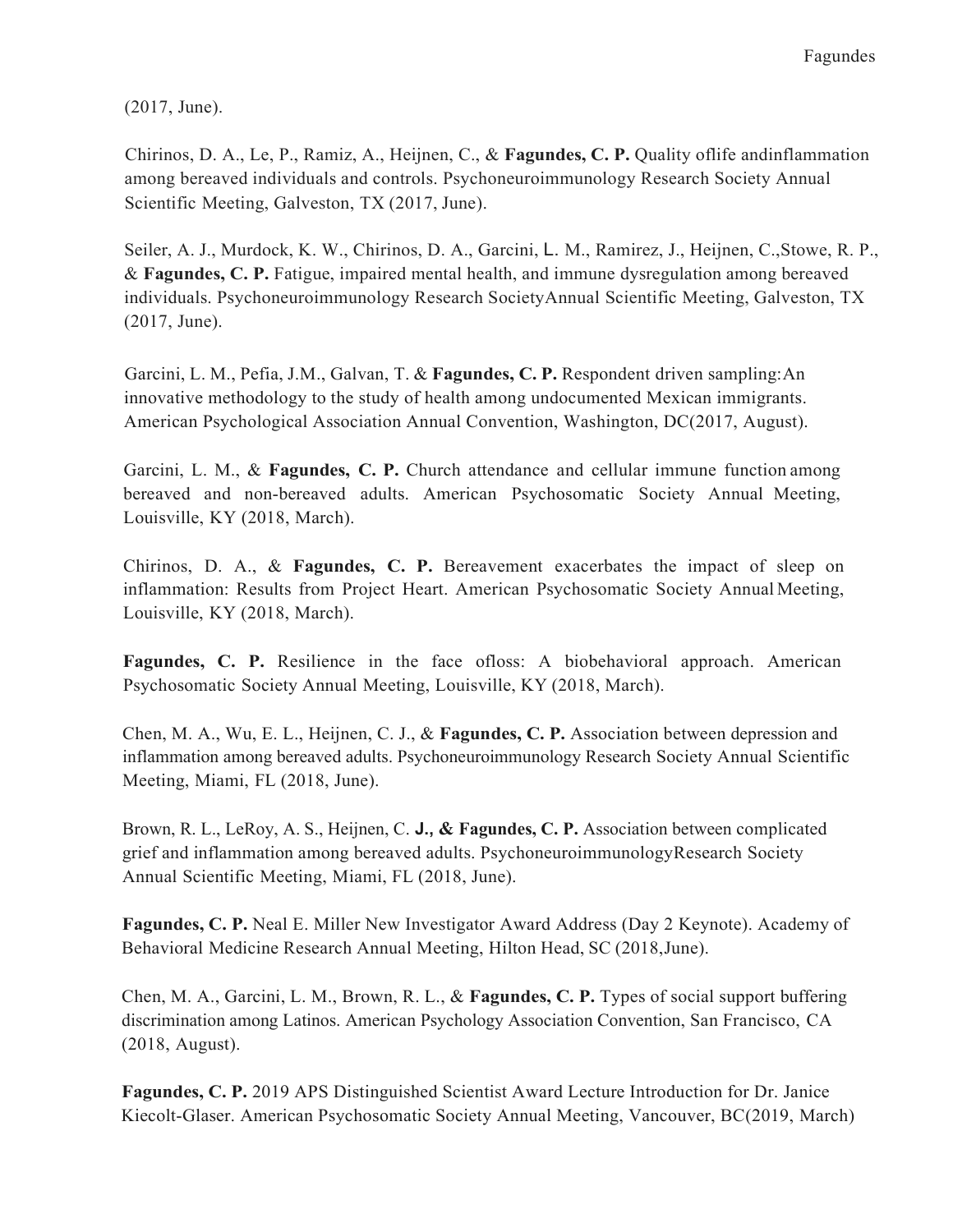Fagundes, C. P. Mechanisms and trajectories underlying bereavement: A biobehavioral investigation. American Psychosomatic Society Annual Meeting, Vancouver, BC (2019, March).

 \*LeRoy, A. Contribution of attachment theory for bereavement related immune dysregulation. American Psychosomatic Society Annual Meeting, Vancouver, BC (2019,March).

 \*Saucedo, L. Grief, neighborhood context, and health disparities. American Psychosomatic Society Annual Meeting, Vancouver, BC (2019, March).

 \*Wu, L. Body to mind: Peripheral inflammation and prolonged grief. AmericanPsychosomatic Society Annual Meeting, Vancouver, BC (2019, March).

Lacourt, T, Fagundes, C., Kavelaars, A. Dantzer, R. & Heijnen, C. Glucocorticoid receptor sensitivity and stress predict motivated effort expenditure. Psychoneuroimmunology Research Society Annual Scientific Meeting, Berlin, Germany(2019, June).

 Fagundes, C. P., Wu, L. & Heijnen, C. Ghosts of relationships past: Child maltreatmentand inflammation interact to predict depression prospectively among recently widowed older adults. Psychoneuroimmunology Research Society Annual Scientific Meeting, Berlin, Germany (2019, June).

LeRoy, A., Petit, W., Brown, R., Murdock, K., Garcini, L., Stowe, R. & Fagundes, C. P., The more you love, the more you lose: Relationship satisfaction determines the effect of stress-related immune dysregulation on health after the loss of a spouse.

Psychoneuroimmunology Research Society Annual Scientific Meeting, Berlin, Germany(2019, June).

Kanemitsu, J., LeRoy, A. S., & Fagundes, C. P. Linguistic mechanisms of the relationship between perceived burdensomeness and negative health outcomes. Society for Personality and Social Psychology Annual Meeting (SPSP), New Orleans, LA (2020,February).

Fagundes, C. P., Lopez, R. & Heijnen, C. Mourning the loss of a spouse: How expressive suppression impacts immunity. American Psychoanalytic Association AnnualMeeting, New York, New York (2020, February).

 Virtually (2021, April). Fagundes, C. P. Matters of the heart. American Psychosomatic Society AnnualMeeting, Delivered

# **TEACHING**

# Teaching at Current Institution (Instructor of Record)Courses

# Taught

 PSYC 546, Psychoneuroimmunology Spring 2021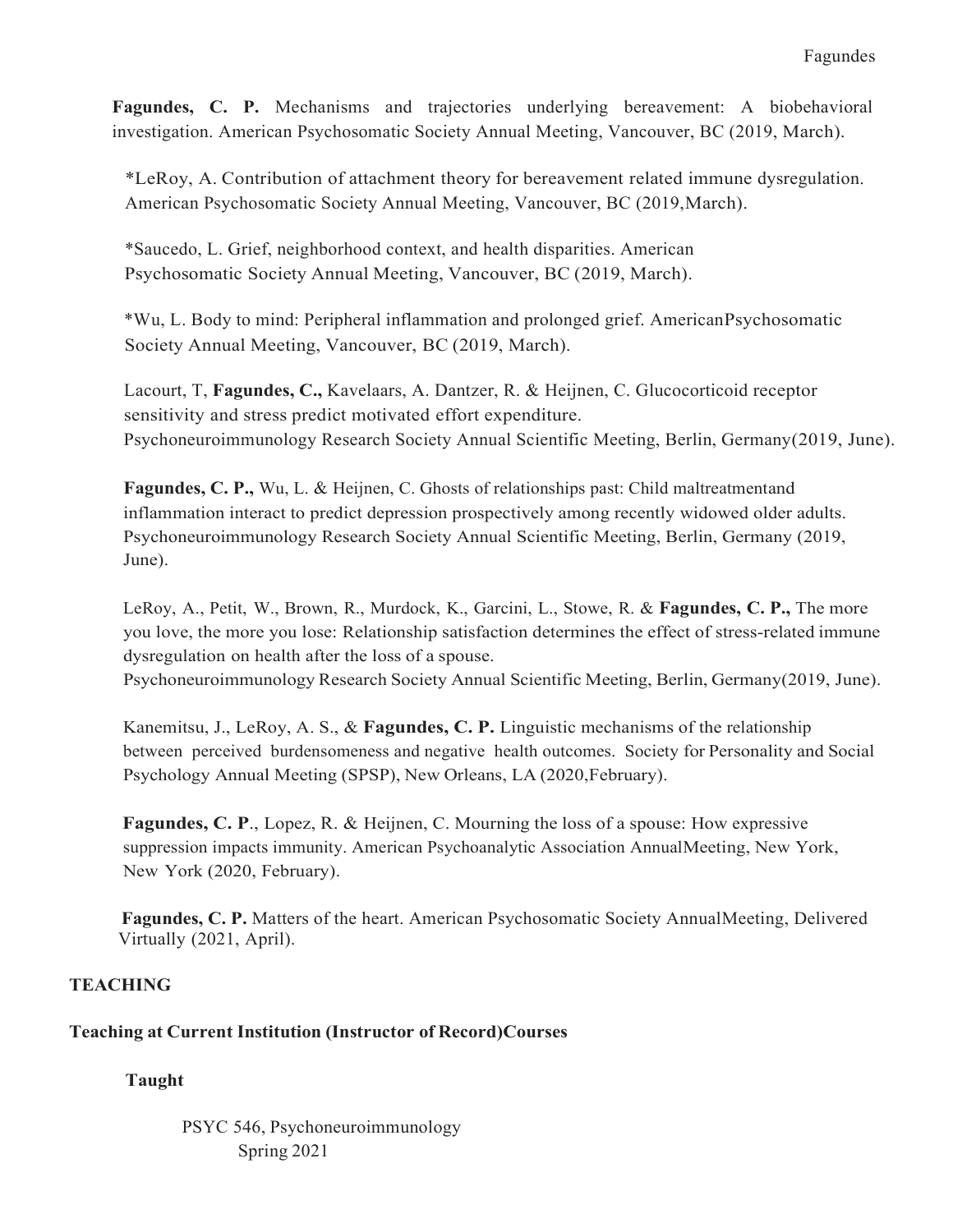- PSYC 549, Psychopathology, Development & Aging Spring 2021
- PSYC 590, Advanced Topics Neuroscience Fall 2020
- PSYC 532, Health Research Seminar Fall 2019 Fall 2020
- PSYC 547, Foundations of Health PsychologySpring 2018 Fall 2019 Spring 2022
- PSYC 346, Stress & Health across the LifespanSpring 2017 Fall 2017 Fall 2019
- PSYC 571, First-Year ProjectFall 2017 Spring 2018
- PSYC 485, Undergraduate Supervised ResearchFall 2015 Spring 2017 Summer2017 Spring 2020 Summer2020 Summer 2016 Fall 2016 Fall 2017 Spring 2018 Fall 2018 Spring 2019 Fall 2019
	- Fall 2020 Spring 2021
- PSYC 561, Teaching in Psychology Fall 2016 Fall 2017
- PSYC 345, Health Psychology Fall 2016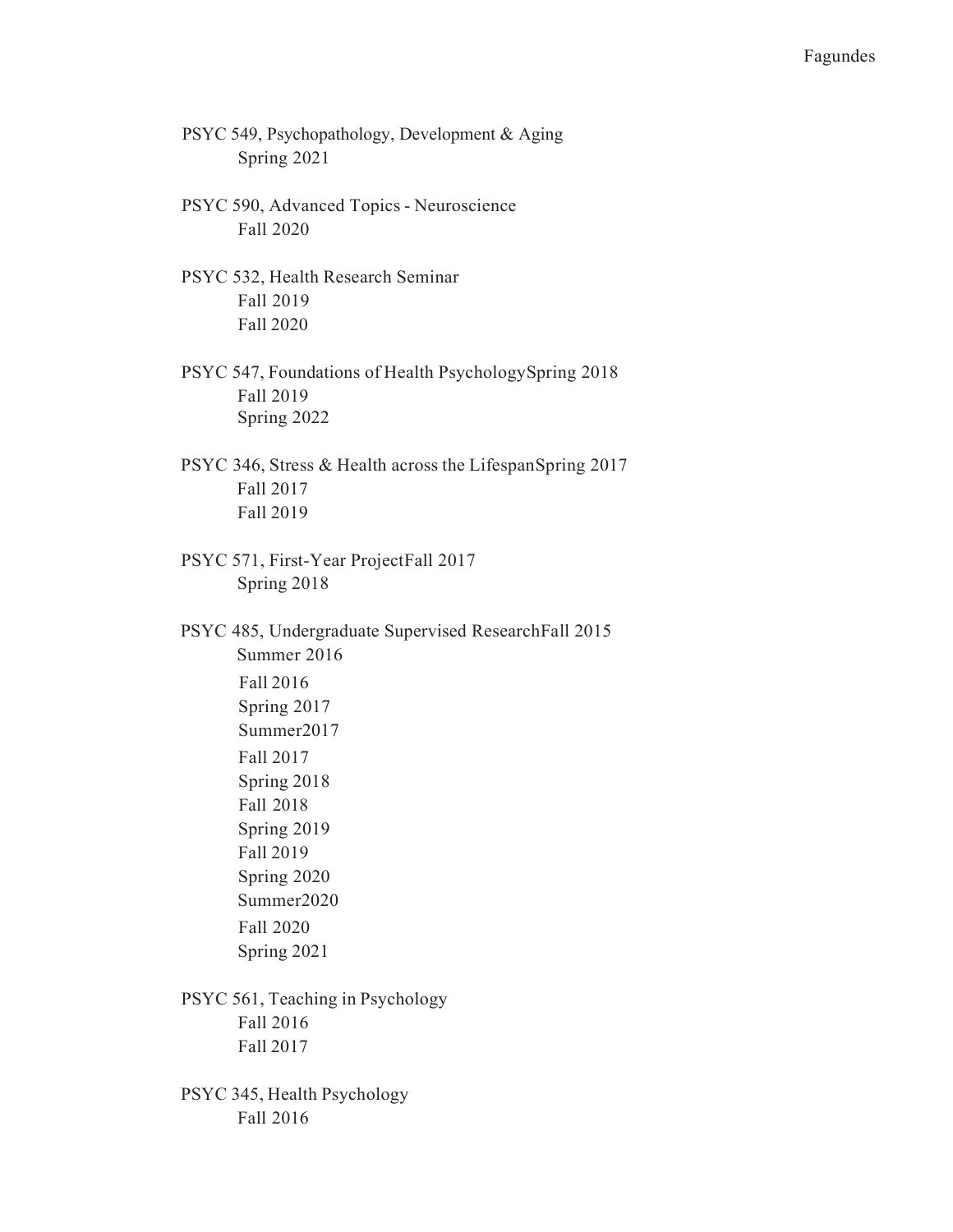#### Fagundes

## Teaching outside Current Institution (Instructor of Record)

## Courses Taught

 Introductory Psychology, University of Utah Summer2006

 Psychology of Close Relationships, University of Utah Fall 2008 Summer 2008 Fall 2006 Summer2007 Summer2009

 Modes of Learning (Writing & Communication), University of Utah Summer 2009 Psychology of Adolescence, Westminster College Fall 2009

 Loss & Trauma across the Lifespan, University of Utah Spring 2010

#### SERVICE

#### Lectureships

 Ghosts of relationships past: Troubled parent-child relationships. Northern IllinoisUniversity, Department of Psychology (2011, September).

 Quality of life after cancer. American Cancer Society Race for the Cure, Lancaster, OH(2011, September).

Health behavior theory and practice. University of Houston, Houston, TX (2013,October).

Health psychology. University of Houston, Houston, TX (2013, October).

 Biobehavioral mechanisms underlying cancer health disparities, cancer prevention and control grand rounds. MD Anderson Cancer Center, Cancer Prevention Department ofHealth Disparities, Houston, TX (2013, September).

 Understanding cancer and cancer education, collaboration for learning & leading.University of Houston, Houston, TX (2014, February).

 Early life adversity and physical health: A psychoneuroimmunological approach. Rice'sBoard of Trustees Spouse, Houston, TX (2015, December).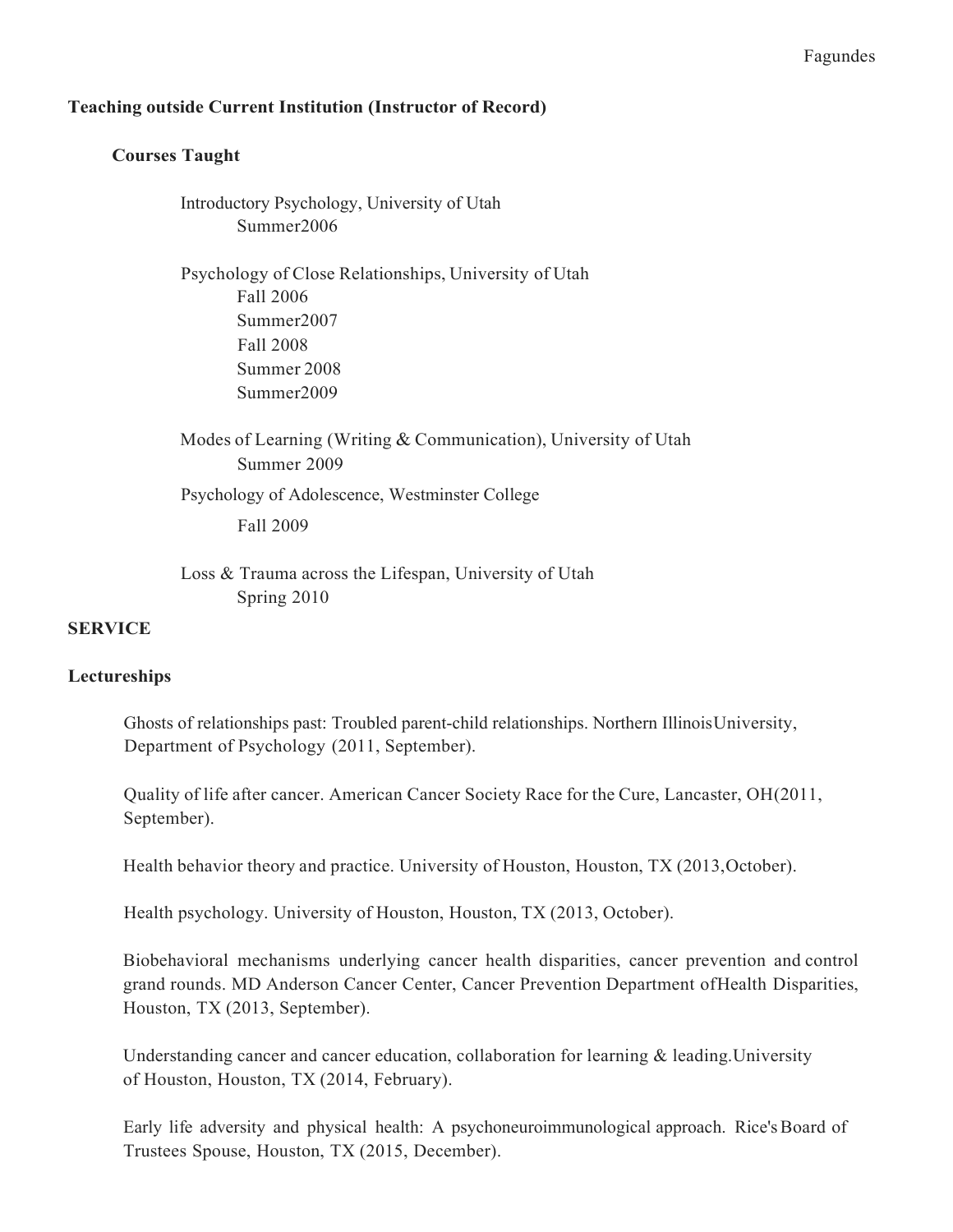Biobehavioral mechanisms underlying cancer disparities. University of Houston, Houston, TX (2016, March).

 Biobehavioral mechanisms underlying cancer disparities. University of Texas MDAnderson Cancer Center, Houston, TX (2016, April).

 Biobehavioral mechanisms underlying mental and physical health outcomes: A lifespanapproach. Columbia University, New York, NY (2016, October).

 A lifespan approach to stress and health: Contributions from psychoneuroimmunology.University of Arizona, Tucson, AZ (2017, December).

 Contributions of psychoneuroimmunology to lifespan models of cancer prevention and survivorship. University of Texas MD Anderson Cancer Center, Houston, TX (2017, June).

 Biobehavioral mechanisms underlying cancer disparities. University of Texas MDAnderson Cancer Center, Houston, TX (2018, April).

 Depression, inflammation, and early life stress: Putting gasoline on the fire. UTHealthPsychiatry Grand Rounds, Houston, TX (2018, October).

 Biobehavioral mechanisms underlying cancer survivorship and bereavement. MoffittCancer Center, Tampa, FL (2018, December).

 Matters of the heart: Biobehavioral mechanisms underlying bereavement. Penn State,State College, PA (2019, September).

 Stress, cancer biology, and an integrative approach to cancer care. MD Anderson'sCancer Prevention Research Training Program, Houston, TX (2020, March).

 Loss, trauma, and health: Who needs treatment and when? Rice University's KenKennedy Institute Luncheon, Houston, TX (2020, September).

 Biobehavioral mechanisms underlying grief and resilience. University of Utah, DeliveredVirtually (2021, April).

# Other Presentations

Fagundes, C. P. A biobehavioral approach to study symptom burden in cancer survivors: A focus on fatigue. Psycho-Oncology Seminar, The University of Texas MD Anderson Cancer Center, Behavioral Science Department, Houston, TX (2013, February).

Fagundes, C. P. Identifying a vulnerable group: Childhood maltreatment predicts cancer-related fatigue, poor quality of life, and cellular immune dysregulation in breast cancer survivors.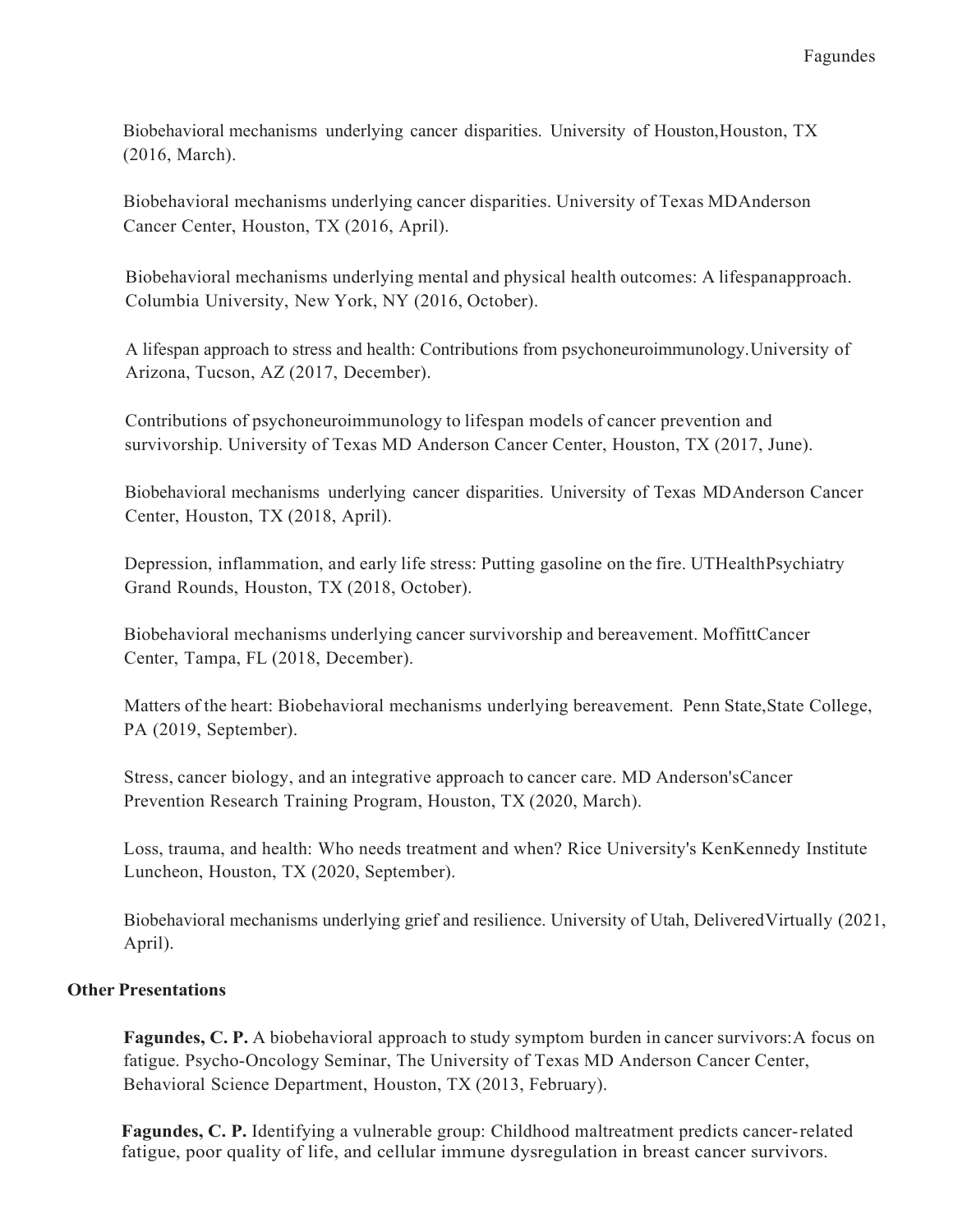Medical Issues in Cancer Patients & Survivors Conference, The University of Texas MD Anderson Cancer Center, Houston, TX (2013, February).

 Fagundes, C. P. A symptom burden in cancer survivors: A neuroimmunological approach. Symptoms Management Seminar, The University of Texas MD AndersonCancer Center, Symptoms Management, Houston, TX (2013, March).

Jaremka, L. M., Fagundes, C. P., Peng, J., Bennett, J. M., Glaser, R., Malarkey, W. B., &Kiecolt- Glaser, J. K. Loneliness promotes inflammation during acute stress. Annual OSUMC IBMR Research Day, Ohio State University Medical Center, Columbus, OH (2013, May).

Fagundes, C. P. Stress and immunity: Bio-behavioral research methods in cancer prevention and addiction. Cancer Prevention Research Training Program, Division ofCancer Prevention & Popular Sciences, Houston, TX (2014, April).

Fagundes, C. P. Psychoneuroimmunology: Social sciences gateway to the biomedical future. Neuro-X Mini Symposium, Rice University, Houston TX (2016, May).

 Fagundes, C. P. Stress assessment. Exploring Collaborations in Health Research andInnovation: Faculty Symposium and Pitch Competition. Barretos Cancer Hospital, Barretos, Brazil (2018, May).

Fagundes, C. P. Cardiovascular-related physiological changes associated with early lifechronic stress. NHLBI Workshop - Social Determinants of Health: Early Life Adversityas a Contributor to Disparities in Cardiovascular Diseases, Bethesda, MD (2018, May).

Fagundes, C. P. Biobehavioral mechanisms underlying stress and aging. UT Health 4thAnnual Symposium on Aging Research, Houston, TX (2019, October).

 Fagundes, C. P. Psychological development: Self-confidence, identity, and how thesenses perceive environment. Thrive Webinar for Moore Co, Houston, TX (2021, March).

# Other Appointments/Responsibilities

Diversity Committee, Department of Psychology, University of Utah, Salt Lake City, UT,2005-2006.

 Graduate Student Advisory Committee Representative, University of Utah, Salt LakeCity, UT, 2007-2008.

 Utah State Advocacy Coordinator, American Psychological Association of GraduateStudents, Salt Lake City, UT, 2008-2009.

 Psychology Department Ethics Committee Member (PIE), University of Utah, Salt LakeCity, UT, 2008-2009.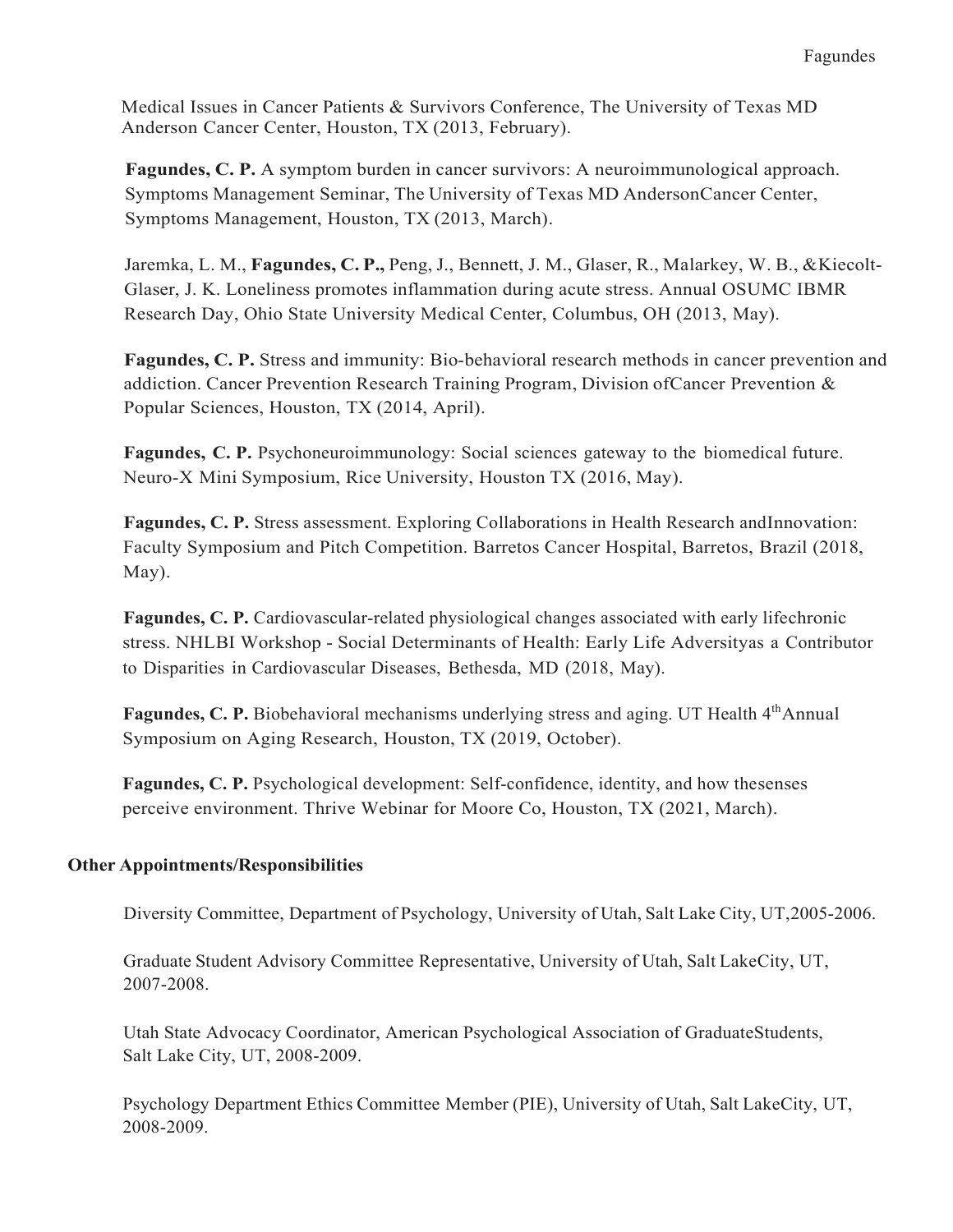Community Based Participatory Research Trainee, Latinos Contra el Cancer CommunityNetworks Program Center, National Cancer Institute/The University of Texas MD Anderson Cancer Center, Houston, TX, January 2013-present.

 Cancer Control Mini-Grants Selection Committee, The University of Texas School of Public Health/University of Texas MD Anderson Cancer Center, Houston, TX, August2013-September 2013.

## **Committees**

## Ph.D. Dissertation Supervision (Primary Mentor):

Angie Leroy, Ph.D. Committee Chair and Primary Mentor, July 2018

## Supervisory Committees

Nelson Yeung, M.Phil., Ph.D. Committee Service, University of Houston, April 2014

Angie Leroy, M.S. Committee Chair, University of Houston, April 2015

Woohyeon Kim, Ho, Ph.D. Committee Service, Rice University, April 2016

Duncan Wadsworth, Ph.D. Committee Service, Rice University, October 2016

Anoushka Shahane, M.S. Committee Service, Rice University, August 2019

Michelle Chen, M.S. Committee Service, Rice University, July 2020

Melia Bonomo, Ph.D. Committee Service, Rice University, November 2020

Jensine Paoletti, Ph.D. Committee Service, Rice University, April 2021

Ryan Brown, M.S. Committee Service, Rice University, June 2021

Anoushka Shahane, Ph.D. Committee Service, Rice University, January 2022

# Direct Supervision - Undergraduate, Post-Baccalaureate, Graduate Student, Full TimeStaff, Postdoctoral Fellow and Assistant Professor

# Current Assistant Professors (Dr. Fagundes Primary Mentor)

Luz Garcini, Ph.D. (funded by National Institutes of Health K0l)

Akane Sano, Ph.D. (funded by National Institutes of Health K0l)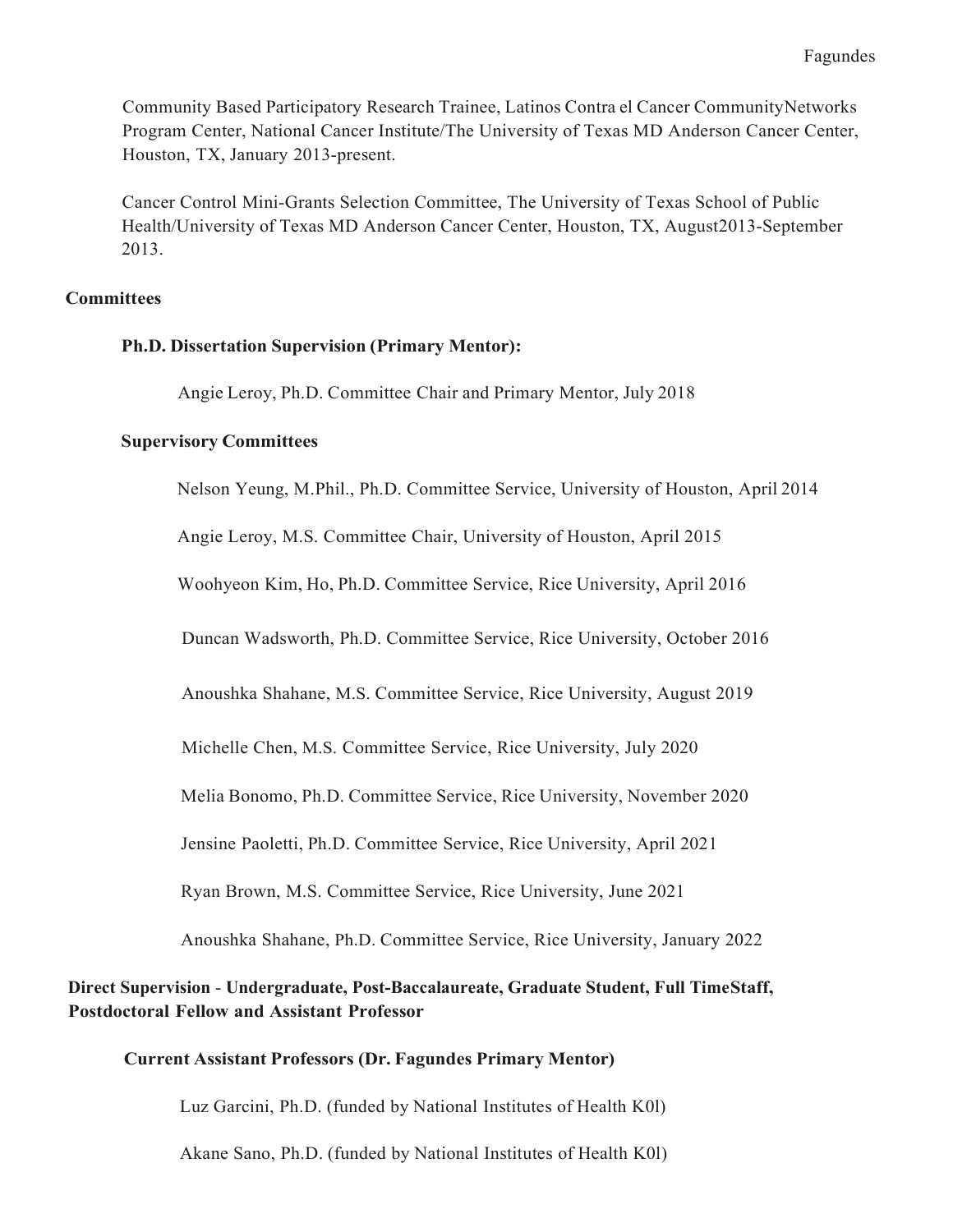### Current Assistant Professors (Dr. Fagundes Secondary Mentor)

Diana Chirinos Medina, Ph.D. (funded by National Institutes of Health K0l)

Heather Derry, Ph.D. (funded by National Institutes of Health K99/R00)

# Current Postdoctoral Fellows (Dr. Fagundes Primary Mentor)

Angie LeRoy, Ph.D. (funded by National Institutes of Health NRSA; K01 begins

July, 2022)

Marzieh Majd, Ph.D. (funded by the Rice Academy of Fellows)

Jensine Paoletti, Ph.D.

#### Current Staff

Vincent Lai

Arya Jones

Kristi Parker, M.Ed.

Jeff Ramirez

Valentina Maza

Khadija Ziauddin

## Current Graduate Students (Primary Mentor)

Lydia Wu (Ph.D. student) (Ph.D. student & funded by National Institutes of Health NRSA)

Ryan Brown (Ph.D. student)

Michelle Chen (Ph.D. student & funded by National Institutes of Health NRSA)

 Ivanova Veras De Jesus (Ph.D. student funded by Fulbright Scholarship; jointlysupervised with Dr. Randi Martin & Dr. Simon Fischer-Baum)

#### Current Undergraduates

Hannah Cho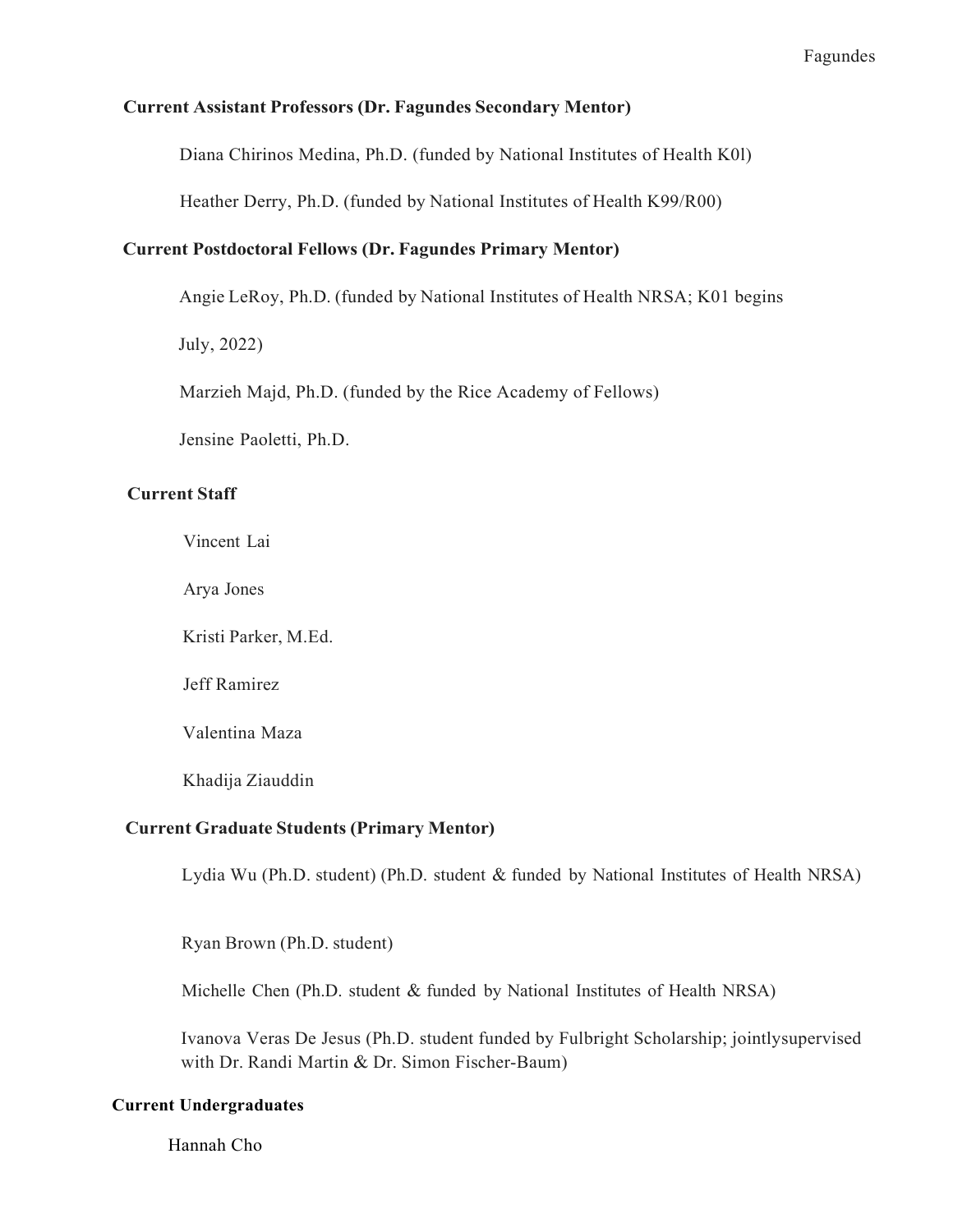Sarah Roberts Daniel Argueta Jonathan de la Cruz Candi Zhou Vanessa Chuang Diana Maldonado Rhea Cho Ace Castillo

# Former Lab Members

 Luz Garcini, Ph.D. (postdoctoral funded by the National Institutes of Health, Diversity Supplement & Ford Foundation, Ford Fellowship), Assistant Professor at University of Texas Health Science Center at San Antonio

 Kyle W. Murdock, Ph.D. (postdoctoral fellow funded by National Institutes ofHealth NRSA), Assistant Professor at Pennsylvania State University

 Diana Chirinos Medina, Ph.D. (postdoctoral fellow funded by the Rice AcademyPostdoctoral Fellowship), Assistant Professor at Northwestern University

 Annina Seiler, Ph.D. (postdoctoral fellow funded by the SNSF PostdoctoralTraining Grant), Resident Psychologist at University Hospital of Zurich

Tess Gabert (undergraduate), Brown University Medical School

Maliha Khan (undergraduate), Liberty University Counseling and Family StudiesProgram

Larissa M. Gonzalez (staff member), University of Utah Physician AssistantProgram

Andrea Lugo (staff member), McGovern Medical School

 Valentina Gonzalez (post-baccalaureate), Western University of Health Sciences,Physician Assistant Program

Megan Lewis (undergraduate), University of Texas at Austin- Dell MedicalSchool

Allison Shields (staff member), Northwestern University Clinical PsychologyPh.D. program

Vansh Vohra (undergraduate), Paul L. Foster School of Medicine at Texas Tech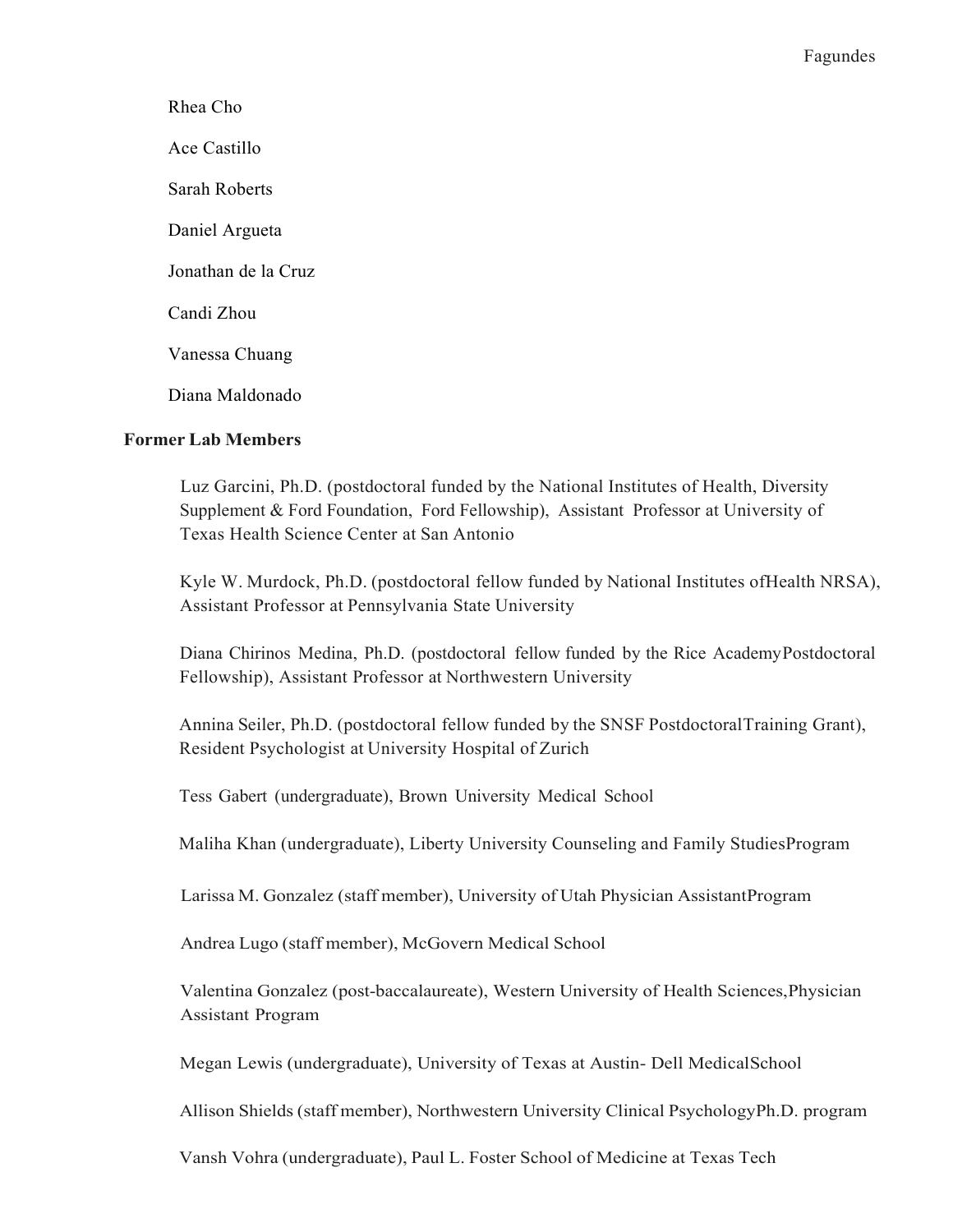Ambreen Iqbal (undergraduate), DeBusk College of Osteopathic Medicine-Lincoln Memorial University

## Undergraduate Research Honors Project Supervision

 Lewis, Megan (2017). Differential psychological reactions to grief: The role of childhood adversity for depression symptoms among bereaved and non-bereavedadults. Rice University Department of Psychological Sciences Honors Senior Thesis Project.

 Ye, Pearly (2018). Hopelessness, quality of life, and grief in the spousally bereaved. Rice University Department of Psychological Sciences Honors SeniorThesis Project. Gabert, Tess (2019). Unmet needs, flexibility, wellbeing, and caregiver burden inparents of children with mitochondrial disease. Rice University Department of Psychological Sciences Honors Senior Thesis Project.

 Fite, Ashley (2020). Examining everyday stressful experiences and health behaviors of older adults: A psychological sciences honors thesis. Rice UniversityDepartment of Psychological Sciences Honors Senior Thesis Project.

 Perozo, Amanda (2020). An EMA study on the effects of perceived overqualification on the mental well-being of Venezuelan immigrants. Rice University Department of Psychological Sciences Honors Senior Thesis Project.

 Jones, Arya (2021). Belief in an afterlife on healing during bereavement. Rice University Department of Psychological Sciences Honors Senior Thesis Project.

 Lai, Vincent (2021). Fear of missing out during the COVID-19 pandemic. RiceUniversity Department of Psychological Sciences Honors Senior Thesis Project.

# Editorial and Review Activities

# Editorial Board

Psychoneuroendocrinology (2017-present)

Psychological Science (2019-present)

#### Guest Editor

Breast Cancer Reports, Psycho-oncology issues (2016-2019)

Psychoneuroendocrinology, Health Disparities issue (2020-2021)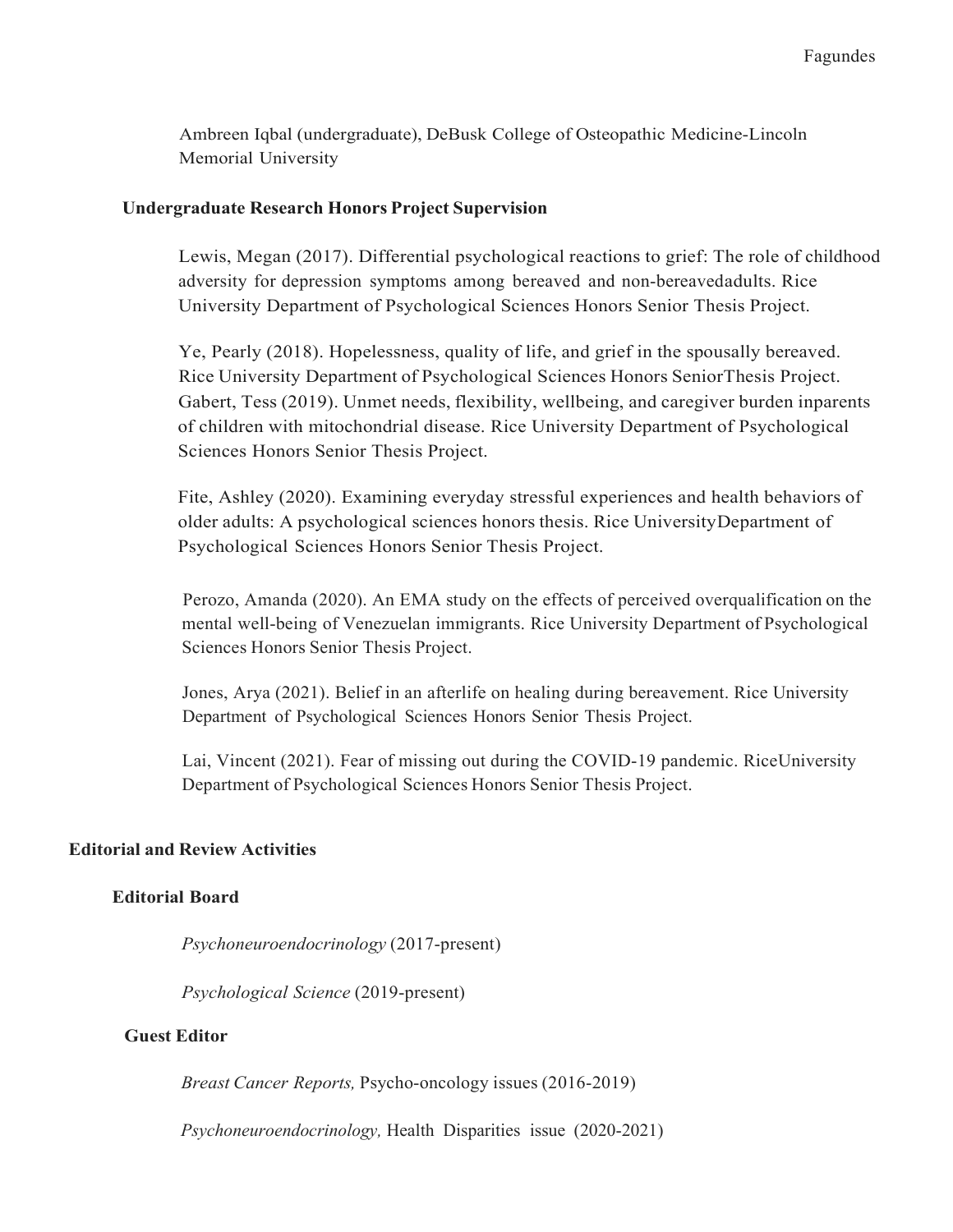#### Journal Reviewer

Ad Hoc Reviewer, Journal of Social & Personal Relationships, 2008-presentAd Hoc Reviewer, Personal Relationships, 2008-present

Ad Hoc Reviewer, Brain, Behavior, and Immunity, 2010-present Ad Hoc

Reviewer, Cognitive Therapy and Research, 2010-presentAd Hoc Reviewer,

Developmental Psychology, 2010-present

Ad Hoc Reviewer, Journal of Social and Clinical Psychology, 2010-present

Ad Hoc Reviewer, Journal of the American Psychiatric Nurses Association, 2010-present

Ad Hoc Reviewer, Personality and Social Psychology Bulletin, 2010-presentAd Hoc

Reviewer, Psychology and Aging, 2010-present

Ad Hoc Reviewer, Social Science & Medicine, 2010-presentAd Hoc

Reviewer, Psychosomatic Medicine, 2012-present Ad Hoc Reviewer,

Biological Psychiatry, 2013-present

Ad Hoc Reviewer, Cancer Epidemiology, Biomarkers & Prevention, 2013-presentAd Hoc

Reviewer, Nutrition Research, 2013-present

Ad Hoc Reviewer, Perspectives on Psychological Science, 2013-present

#### Professional Memberships/Activities

#### National and International

Society for Integrative Oncology Member, 2011-2014

Society for Personality and Social Psychology Member, 2006-presentAmerican

Psychosomatic Society Member, 2010-present

Psychoneuroimmunology Research Society Member, 2010-present Society for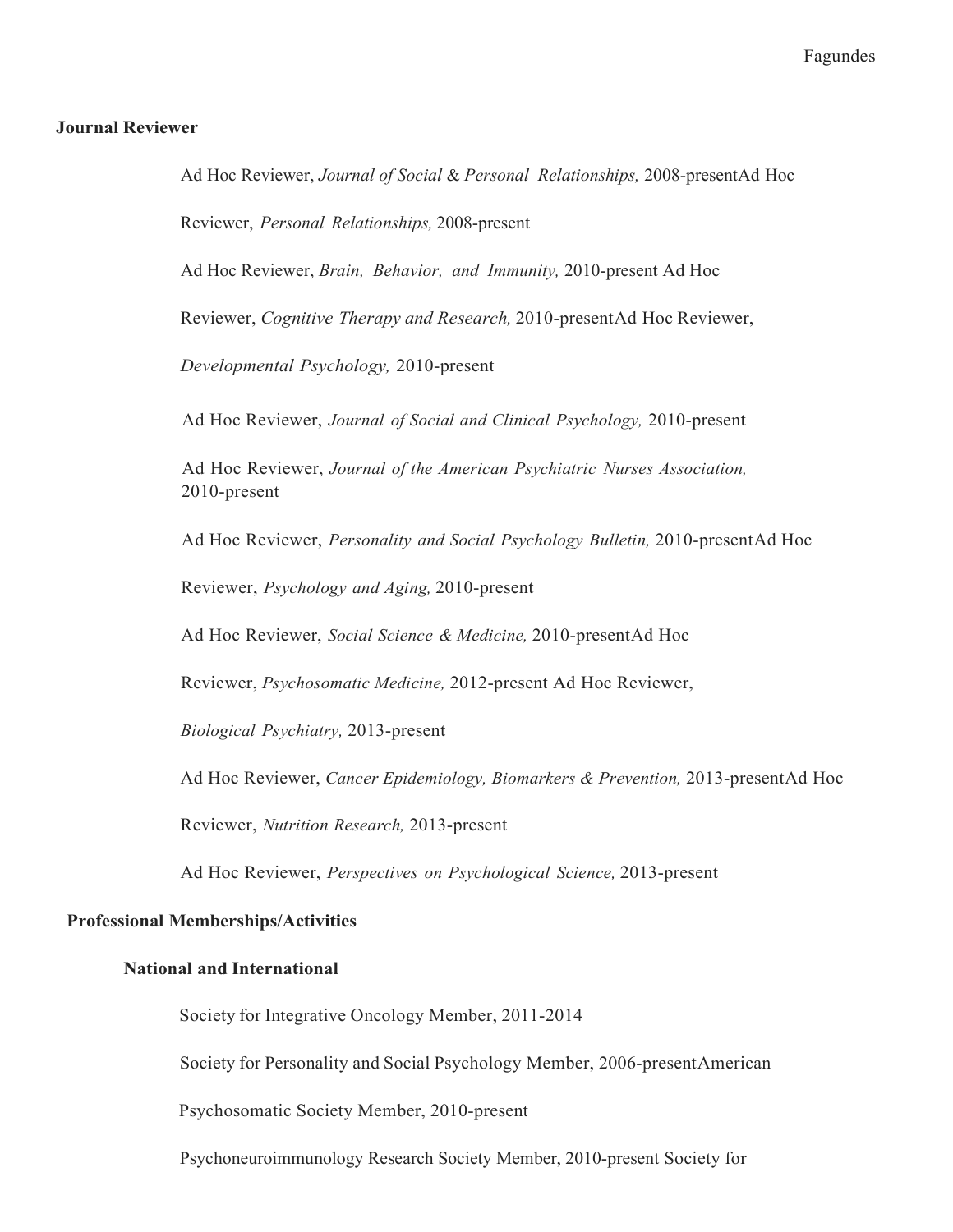Behavioral Medicine Member, 2013-present

Society for Behavioral Medicine Champions Program, 2016-present

Gerontological Society of America Member, 2016-present

## Other Service Activities

 Reviewer of abstracts for the 141st American Public Health Association Annual Meeting (November 2-6, 2013) of the American Public Health Association, and specifically for the Cancer Forum program, 2013

 Director, Project CHURCH Ancillary Studies Committee, Department of Health Disparities Research, MD Anderson Cancer Center, 2013-2014

 Faculty Supervision and Training Management Program, Management Training Program, The University of Texas MD Anderson Cancer Center, Houston, TX, 6/2013

Member, PBHSRC IRB Committee, MD Anderson Cancer Center, 2014-2015

 Selection Committee for Charles A LeMaistre Lecture in Oncology and Cancer Prevention, 2014-2015

Faculty Search, Behavioral Science Chair Search, 2014-2015

Faculty Search, Health Psychology Position Search, 2015

Hosted weekly BMED Journal Club, 2015-2017

School of Social Sciences Faculty Advisory Board - Psychology Representative, 2016-2017

 Undergraduate Research Liaison to Medical Center, Psychology Department, RiceUniversity, 2016-2017

 National Institutes of Health (NIH) Grant Reviewer for the Special Emphasis Panel/Scientific Review Group, Biobehavioral Mechanisms of Emotion, Stress and Health Study Section, 2016

Psychology Research Enhancement Committee, 2016

Psychology Graduate Student Committee, Rice University, 2016-Present

Psychology Undergraduate Committee, Rice University, 2016-2017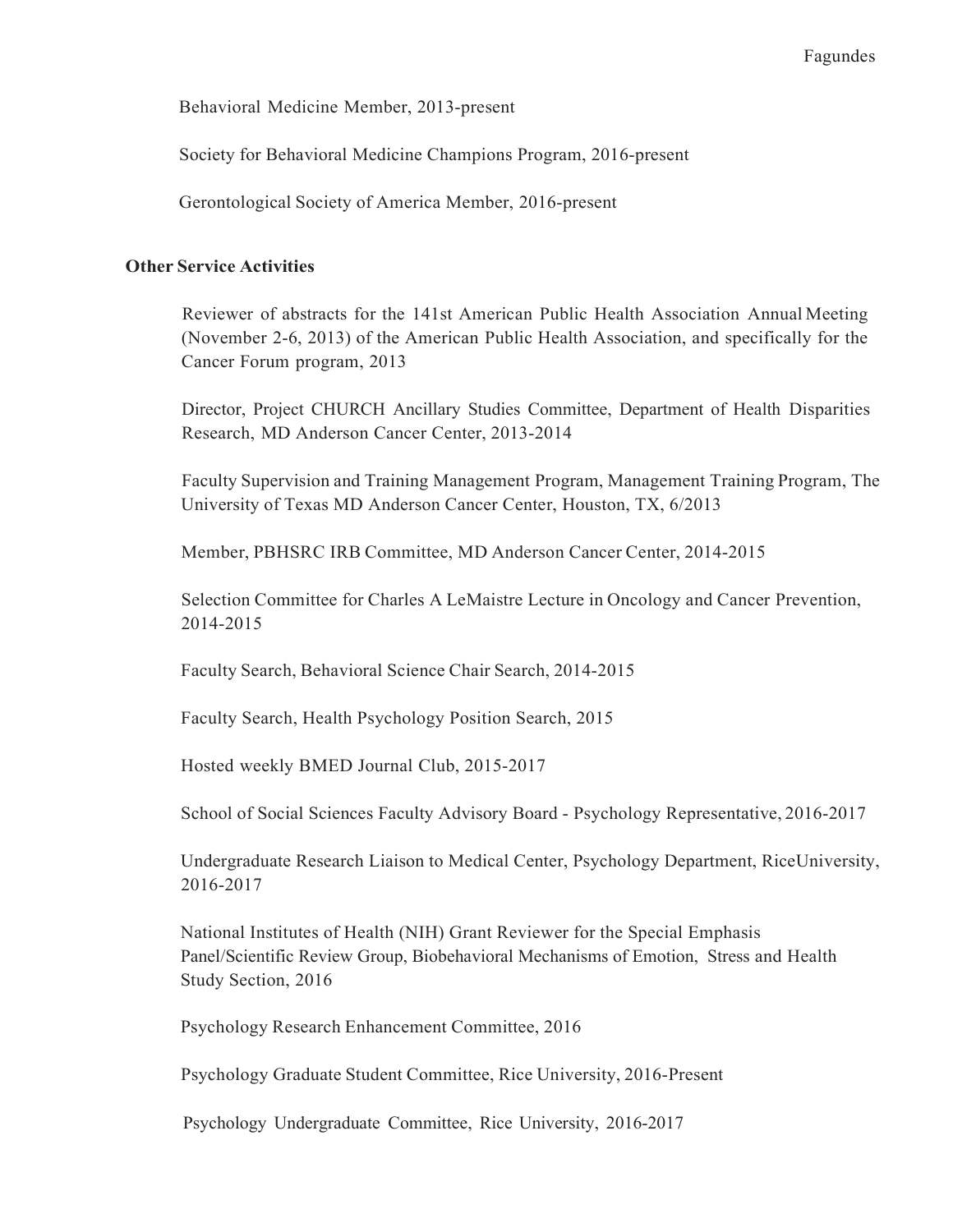NIH Grant Reviewer for the Special Emphasis Panel/Scientific Review Group, Social Psychology, Personality and Interpersonal Processes Study Section, 2017

Laughery Award for Best Master's Thesis Committee, Rice University, 2017

 Rice HERE - Rice Houston Engagement and Recovery Effort Committee, RiceUniversity, 2017- 2018

Resident Faculty Associate for Lovett College, Rice University, 2017-present

 NIH Grant Reviewer for the National Center for Complementary and Integrative Health on Mechanistic Studies to Optimize Mind and Body Interventions, 2017

Community Outreach at Pilgrim Academy's Family Science Night, 2017

Health Tea, Rice University, 2017-present

 NIH Grant Reviewer for the Special Emphasis Panel/Scientific Review Group, Social Psychology, Personality and Interpersonal Processes Study Section, 2018-2019

 NIH Grant Reviewer for the for Mechanistic Studies to Optimize Mind and Body Interventions Special Emphasis Panel/Scientific Review Group, National Center for Complementary and Alternative Medicine, 2018-2019

 NIH Grant Reviewer for the National Heart, Lung, and Blood Institute Special Emphasis Panel, 2018-present

 Faculty Senate Member of the University Committee for Admissions, Rice University, 2018- 2021

 Health Psychology Working Group Director, Gulf Coast Consortia: Mental Health Research, 2018-present

Mental Health Planning Committee, Gulf Coast Consortia: Mental Health Research, 2018present

 NHLBI Social Behavioral Clinical Trial Summer Institute Attendee, National Heart, Lung, and Blood Institute, 2019

Faculty Senate Executive Committee, Rice University, 2019-present

School of Social Sciences Dean Search Committee, Rice University, 2019-present

 Chartered Member, Social Psychology, Personality, and Interpersonal Processes Study Section, National Institute of Health Center for Scientific Review, 2020-2025